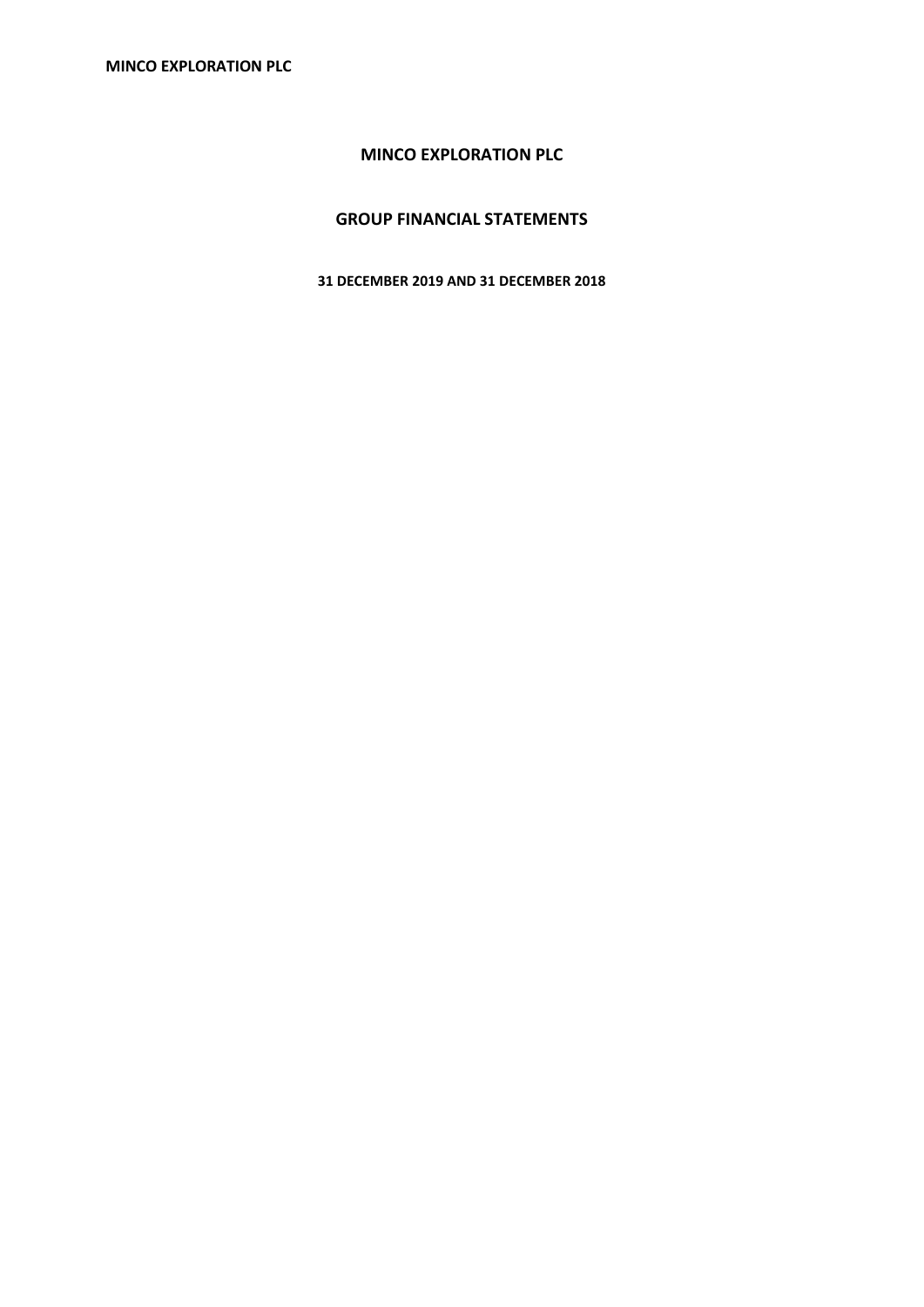# **GROUP FINANCIAL STATEMENTS**

# **31 DECEMBER 2019 AND 31 DECEMBER 2018**

| <b>INDEX</b>                                   | PAGE      |
|------------------------------------------------|-----------|
| Directors' Report                              | $1 - 6$   |
| Independent Auditor's Report                   | $7-9$     |
| Statement of Operations and Comprehensive Loss | 10        |
| <b>Group Statement Financial Position</b>      | 11        |
| <b>Company Statement of Financial Position</b> | 12        |
| Statements of Changes in Equity                | 13        |
| Group Statement of Cash Flows                  | 14        |
| Company Statement of Cash Flow                 | 15        |
| Notes to the Financial Statements              | $16 - 27$ |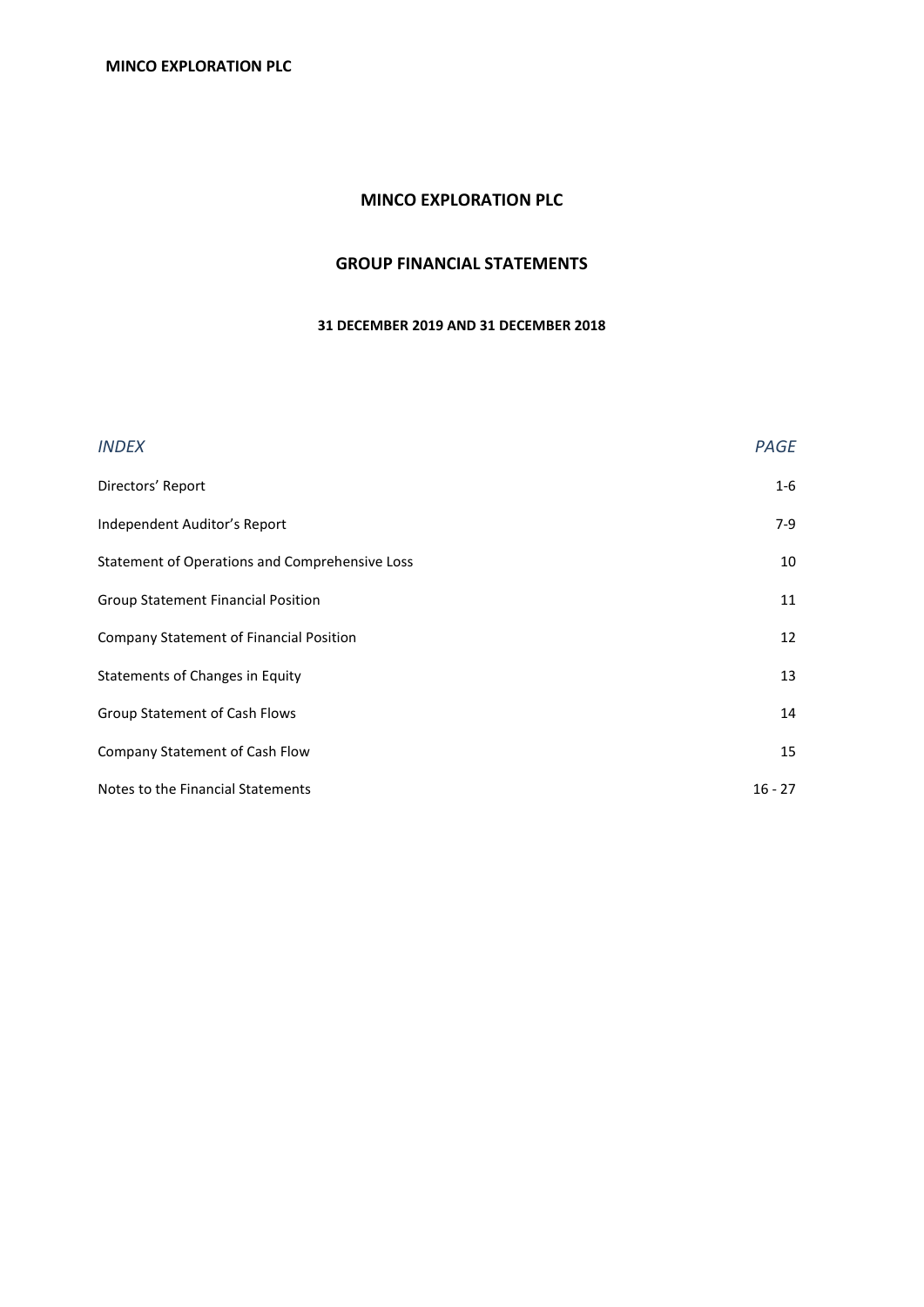# **STATEMENT OF DIRECTORS' RESPONSIBILITIES**

# **For the period ended 31 December 2019**

The directors are responsible for preparing the Directors' Report and the financial statements in accordance with applicable Irish law and regulations.

Irish company law requires the directors to prepare financial statements for each financial period. Under that law, the directors have elected to prepare the financial statements in accordance with Companies Act 2014 and International Financial Reporting Standards (IFRS) as adopted by the European Union. Under company law, the directors must not approve the financial statements unless they are satisfied that they give a true and fair view of the assets, liabilities and financial position of the company as at the financial year end date and of the profit or loss of the company for that financial year and otherwise comply with the Companies Act 2014. In preparing these financial statements, the directors are required to:

- o select suitable accounting policies for the company financial statements and then apply them consistently;
- o make judgements and estimates that are reasonable and prudent;
- o state whether the financial statements have been prepared in accordance with applicable accounting standards, identify those standards, and note the effect and the reasons for any material departure from those standards; and
- o prepare the financial statements on the going concern basis unless it is inappropriate to presume that the company will continue in business.

The directors are responsible for ensuring that the company keeps or causes to be kept adequate accounting records which correctly explain and record the transactions of the company, enable at any time the assets, liabilities, financial position and profit or loss of the company to be determined with reasonable accuracy, enable them to ensure that the financial statements and Directors' Report comply with the Companies Act 2014 and enable the financial statements to be audited. They are also responsible for safeguarding the assets of the company and hence for taking reasonable steps for the prevention and detection of fraud and other irregularities.

Signed on behalf of the board:

*"John F. Kearney" "Danesh Varma"*

John F. Kearney Danesh Varma Director Director

.............................. ..............................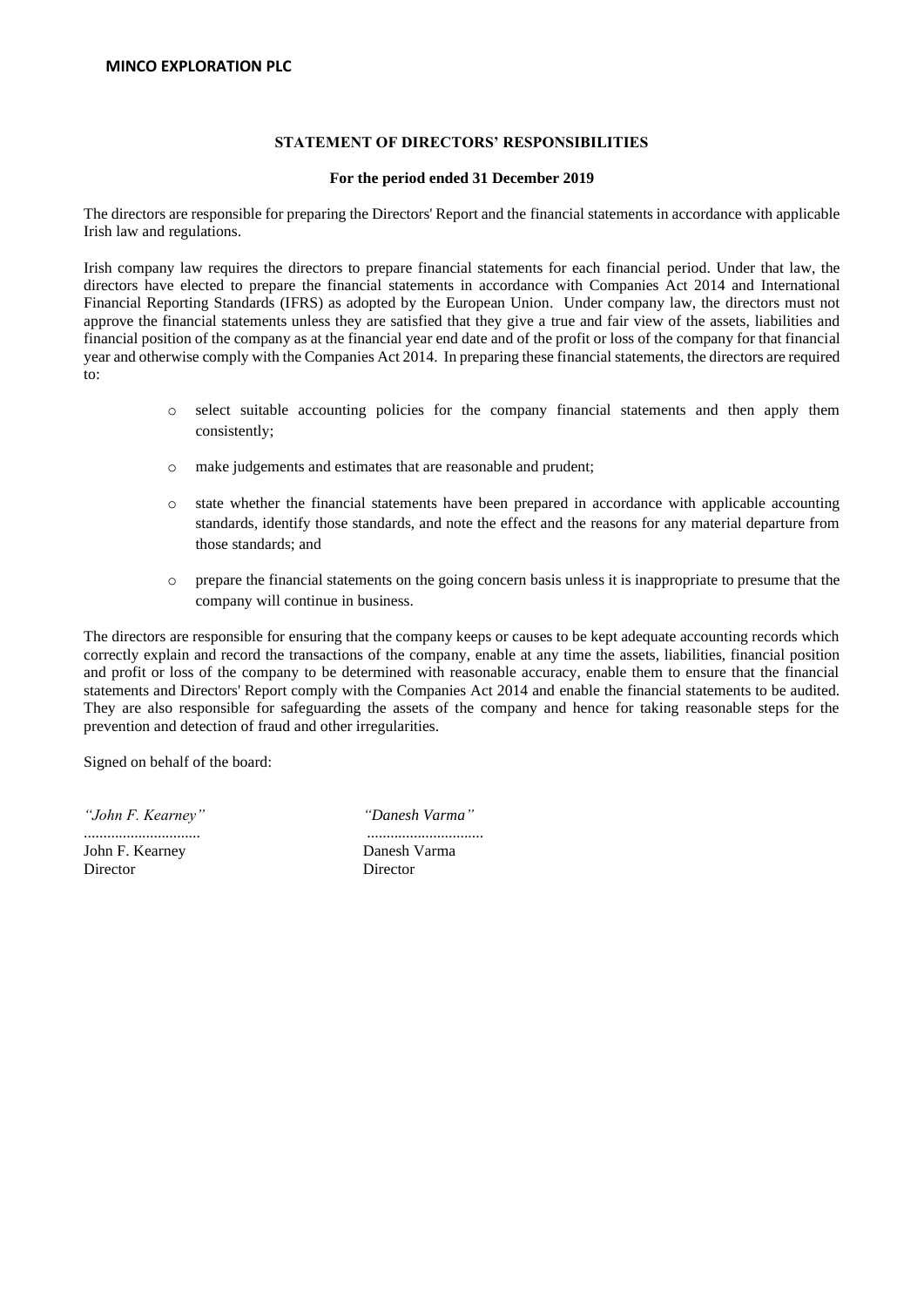# **INDEPENDENT AUDITOR'S REPORT TO THE MEMBERS OF MINCO EXPLORATION PLC**

# **Opinion**

We have audited the financial statements of Minco Exploration Plc (the 'Company') and its subsidiaries (the 'Group') for the period ended 31 December 2019 which comprise the Group Statement of Financial Position, Company Statement of Financial Position, Group Statement of Income and Comprehensive Income, Group Statement of Changes in Equity, Company Statement of Changes in Equity, Group Statement of Cash Flows and Company Statement of Cash Flows and related notes. The relevant financial reporting framework that has been applied in their preparation is the Companies Act 2014 and International Financial Reporting Standards (IFRS) as adopted by the European Union.

In our opinion:

- the group financial statements give a true and fair view of the assets, liabilities and financial position of the group as at 31 December 2019 and of the group's loss for the period then ended;
- the company financial statements give a true and fair view of the assets, liabilities and financial position of the company as at 31 December 2019; and
- the group and the company financial statements have been properly prepared in accordance with IFRS as adopted by the European Union as applied in accordance with the provisions of the Companies Act 2014; and
- have been properly prepared in accordance with the requirements of the Companies Act 2014.

#### **Basis for opinion**

We conducted our audit in accordance with International Standards on Auditing (Ireland) (ISAs (Ireland)) and applicable law. Our responsibilities under those standards are further described in the Auditor's responsibilities for the audit of the financial statements section of our report. We are independent of the company in accordance with the ethical requirements that are relevant to our audit of financial statements in Ireland, including the Ethical Standard issued by the Irish Auditing and Accounting Supervisory Authority (IAASA), and we have fulfilled our other ethical responsibilities in accordance with these requirements.

We believe that the audit evidence we have obtained is sufficient and appropriate to provide a basis for our opinion.

# **Emphasis of matter – Going concern**

In forming our opinion of the financial statements, we have considered the adequacy of the disclosures made in note 4 to the financial statements, concerning the Group and Company's ability to continue as a going concern. These matters include assumptions regarding the availability of finance to meet working capital requirements of the Group and finance for the development of the Group's projects becoming available.

While the ultimate outcome of these matters cannot be assessed with certainty at this time, the directors are of the opinion that, based on their experience in the industry that such finance will become available and that it is appropriate to prepare the financial statements on a going concern basis. The financial statements do not contain any adjustments that would result if the Group and Company was unable to continue as a going concern.

Our opinion is not qualified in this regard.

# **Overview of our audit approach**

#### **Key audit matters**

Key audit matters are those matters, that in our professional judgement, were of most significance in the audit of the financial statements and include the most significant assessed risks of material misstatement identified by us, including those which had the greatest effect on: the overall audit strategy; the allocation of resources in the audit; and directing the efforts of the engagement team. These matters were addressed in the context of our audit of the financial statements as a whole, and in forming our opinion thereon, and we do not provide a separate opinion on these matters.

In arriving at our audit opinion above, the key audit matters were as follows:

- assessment of the carrying value of exploration and evaluation assets; and
- assessment of the carrying value of investments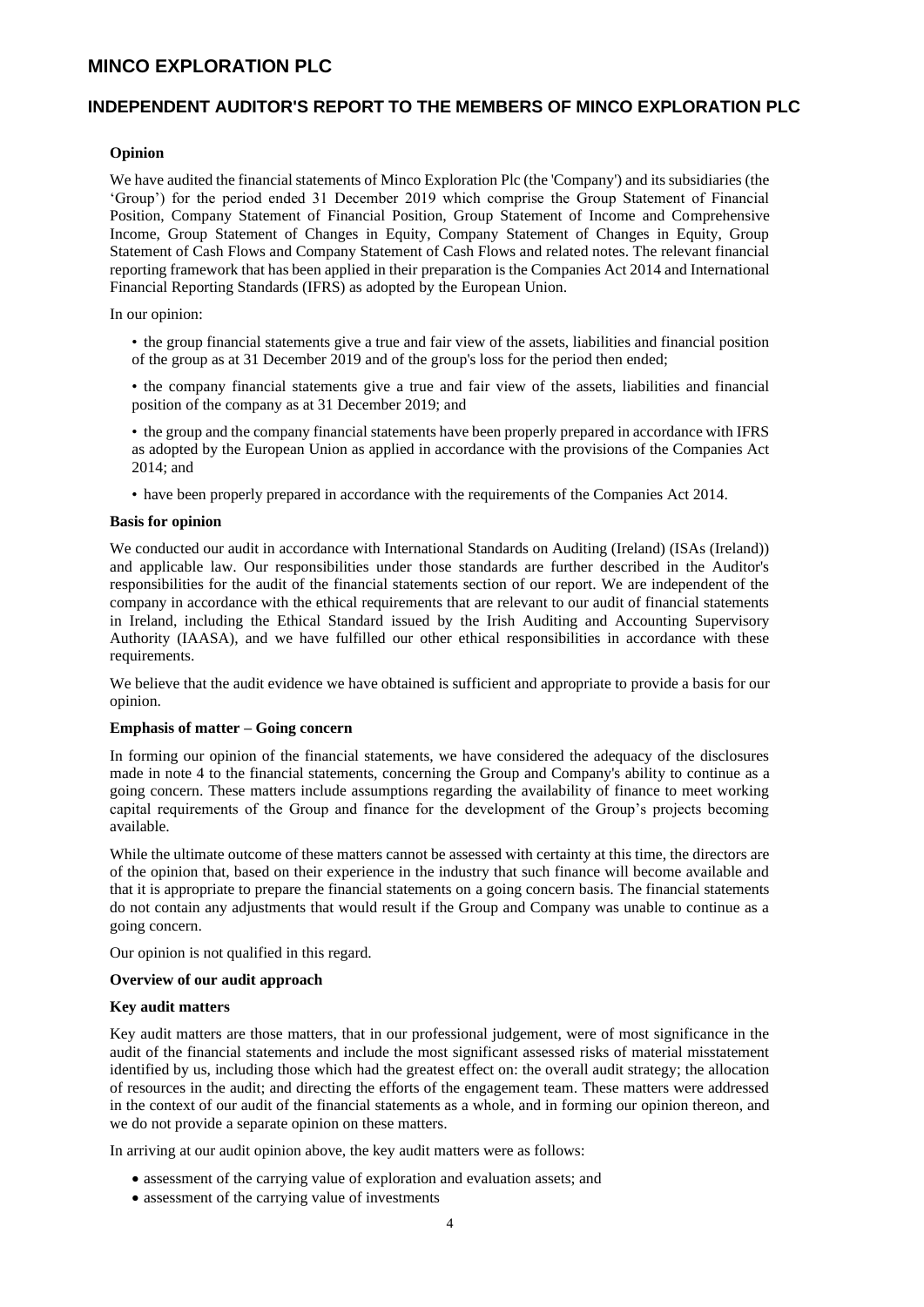# **INDEPENDENT AUDITOR'S REPORT TO THE MEMBERS OF MINCO EXPLORATION PLC**

There is a significant risk in relation to the recoverability of intangible assets and the investments in subsidiaries given the subjective considerations in performing impairment analyses, which the Directors are required to perform at any time an indicator of impairment exists. The Directors have carried out a review of the carrying value of the intangible assets and of the investments as at 31 December 2019 and no impairment exists at this time.

In addressing the matters, our audit procedures included:

• Review of the directors' impairment assessments and corroboration of the information therein during the course of the audit.

# **Audit scope**

• We performed an audit of the complete financial information of the parent company and all its component entities for the period under review.

• We paid particular attention to these components due to the reorganisation that took place during the period under review arising from the spin out of the Minco Exploration Plc assets from Buchans Resources as referenced in Note 2 to the financial statements.

# **Our application of materiality and overview of the scope of our audit**

Materiality for the Group financial statements was set at  $\epsilon$ 14,000, determined as a percentage of Group net assets of which it represents 2.03%. We consider net assets to be the most appropriate reference point as it reflects the nature of the business as a mineral resource exploration and evaluation group of companies.

Materiality for the Company financial statements was set at  $66,500$ , determined as a percentage of the Company net assets excluding investments in subsidiaries of which it represents 1.99%.

# **Conclusions relating to going concern**

We have nothing to report in respect of the following matters in relation to which the ISAs (Ireland) require us to report to you where:

- the directors' use of the going concern basis of accounting in the preparation of the financial statements is not appropriate; or
- the directors have not disclosed in the financial statements any identified material uncertainties that may cast significant doubt about the Group and Company's ability to continue to adopt the going concern basis of accounting for a period of at least twelve months from the date when the financial statements are authorised for issue.

# **Other information**

The directors are responsible for the other information. The other information comprises the information included in the annual report, other than the financial statements and our auditor's report thereon. Our opinion on the financial statements does not cover the other information and, except to the extent otherwise explicitly stated in our report, we do not express any form of assurance conclusion thereon.

In connection with our audit of the financial statements, our responsibility is to read the other information and, in doing so, consider whether the other information is materially inconsistent with the financial statements or our knowledge obtained in the audit or otherwise appears to be materially misstated. If we identify such material inconsistencies or apparent material misstatements, we are required to determine whether there is a material misstatement in the financial statements or a material misstatement of the other information. If, based on the work we have performed, we conclude that there is a material misstatement of this other information, we are required to report that fact.

We have nothing to report in this regard.

# **Opinions on other matters prescribed by the Companies Act 2014**

Based solely on the work undertaken in the course of the audit, we report that in our opinion:

- the information given in the Directors' Report is consistent with the financial statements; and
- the Directors' Report has been prepared in accordance with applicable legal requirements.

We have obtained all the information and explanations which we consider necessary for the purposes of our audit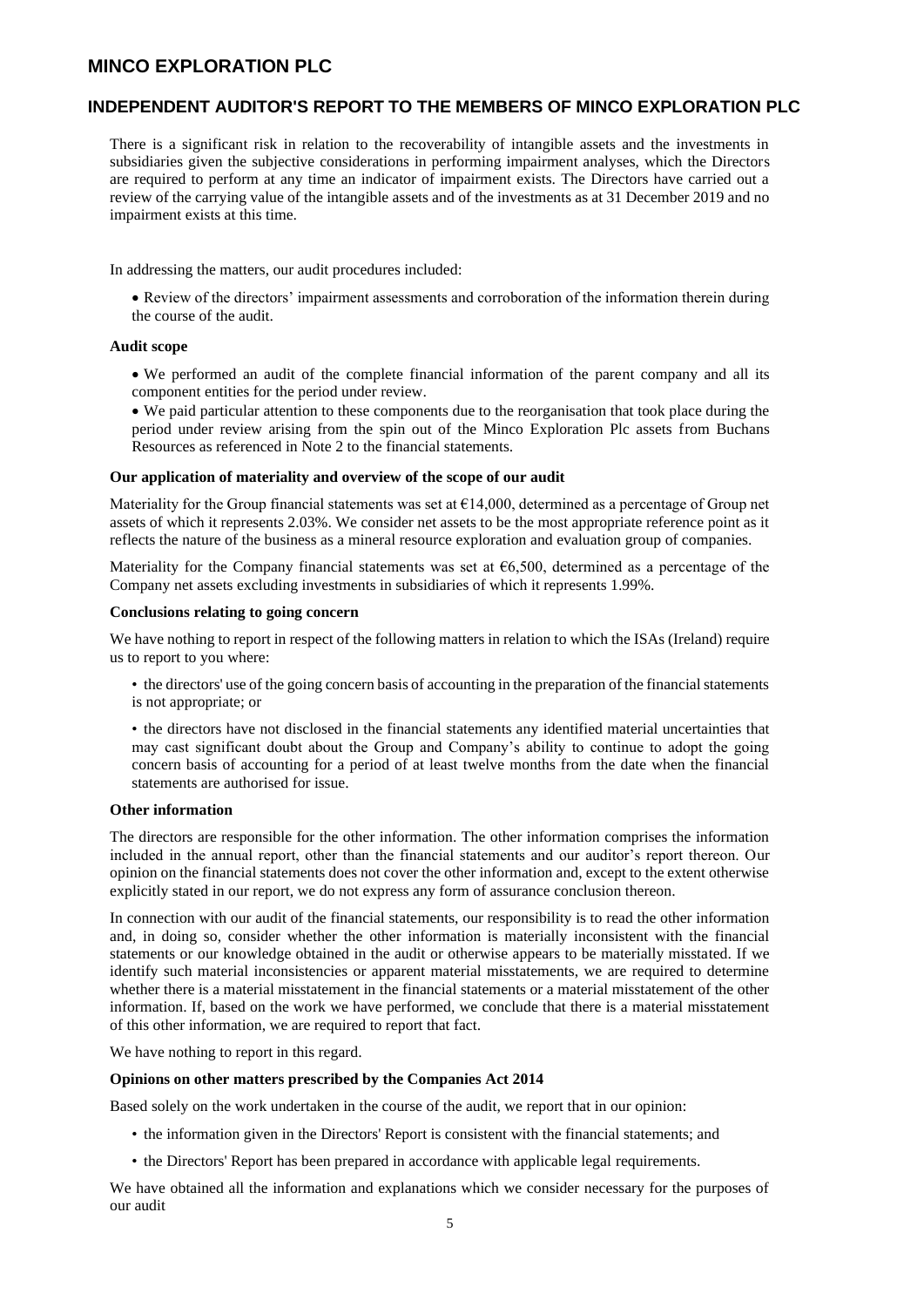# **INDEPENDENT AUDITOR'S REPORT TO THE MEMBERS OF MINCO EXPLORATION PLC**

In our opinion the accounting records of the company were sufficient to permit the financial statements to be readily and properly audited, and the financial statements are in agreement with the accounting records.

#### **Matters on which we are required to report by exception**

Based on the knowledge and understanding of the company and its environment obtained in the course of the audit, we have not identified any material misstatements in the directors' report.

We have nothing to report in respect of our obligation under the Companies Act 2014 to report to you if, in our opinion, the disclosures of director's remuneration and transactions specified by sections 305 to 312 of the Act are not made.

# **Responsibilities of directors for the financial statements**

As explained more fully in the Directors' Responsibilities Statement, the directors are responsible for the preparation of the financial statements and for being satisfied that they give a true and fair view, and for such internal control as the directors determine is necessary to enable the preparation of financial statements that are free from material misstatement, whether due to fraud or error.

In preparing the financial statements, the directors are responsible for assessing the Company's ability to continue as a going concern, disclosing, as applicable, matters related to going concern and using the going concern basis of accounting unless the directors either intend to liquidate the company or to cease operations, or have no realistic alternative but to do so.

#### **Auditor's responsibilities for the audit of the financial statements**

Our objectives are to obtain reasonable assurance about whether the financial statements as a whole are free from material misstatement, whether due to fraud or error, and to issue an auditor's report that includes our opinion. Reasonable assurance is a high level of assurance, but is not a guarantee that an audit conducted in accordance with ISAs (Ireland) will always detect a material misstatement when it exists. Misstatements can arise from fraud or error and are considered material if, individually or in the aggregate, they could reasonably be expected to influence the economic decisions of users taken on the basis of these financial statements.

A further description of our responsibilities for the audit of the financial statements is located on the IAASA's website at: http://www.iaasa.ie/Publications/Auditing-standards/International-Standards-on-Auditing-for-use-in-Ire/International-Standards-on-Auditing- (Ireland)/ISA-700-(Ireland). This description forms part of our auditor's report.

# **The purpose of our audit work and to whom we owe our responsibilities**

This report is made solely to the Company's members, as a body, in accordance with section 391 of the Companies Act 2014. Our audit work has been undertaken so that we might state to the Company's members those matters we are required to state to them in an auditor's report and for no other purpose. To the fullest extent permitted by law, we do not accept or assume responsibility to anyone other than the company and the company's members as a body, for our audit work, for this report, or for the opinions we have formed.

t/ plbs

**Michael Bellew (Statutory Auditor)**

**for and on behalf of UHY Farrelly Dawe White Limited**

**Chartered Certified Accountants Statutory Auditor** FDW House Blackthorn Business Park Coe's Road Dundalk Co. Louth Ireland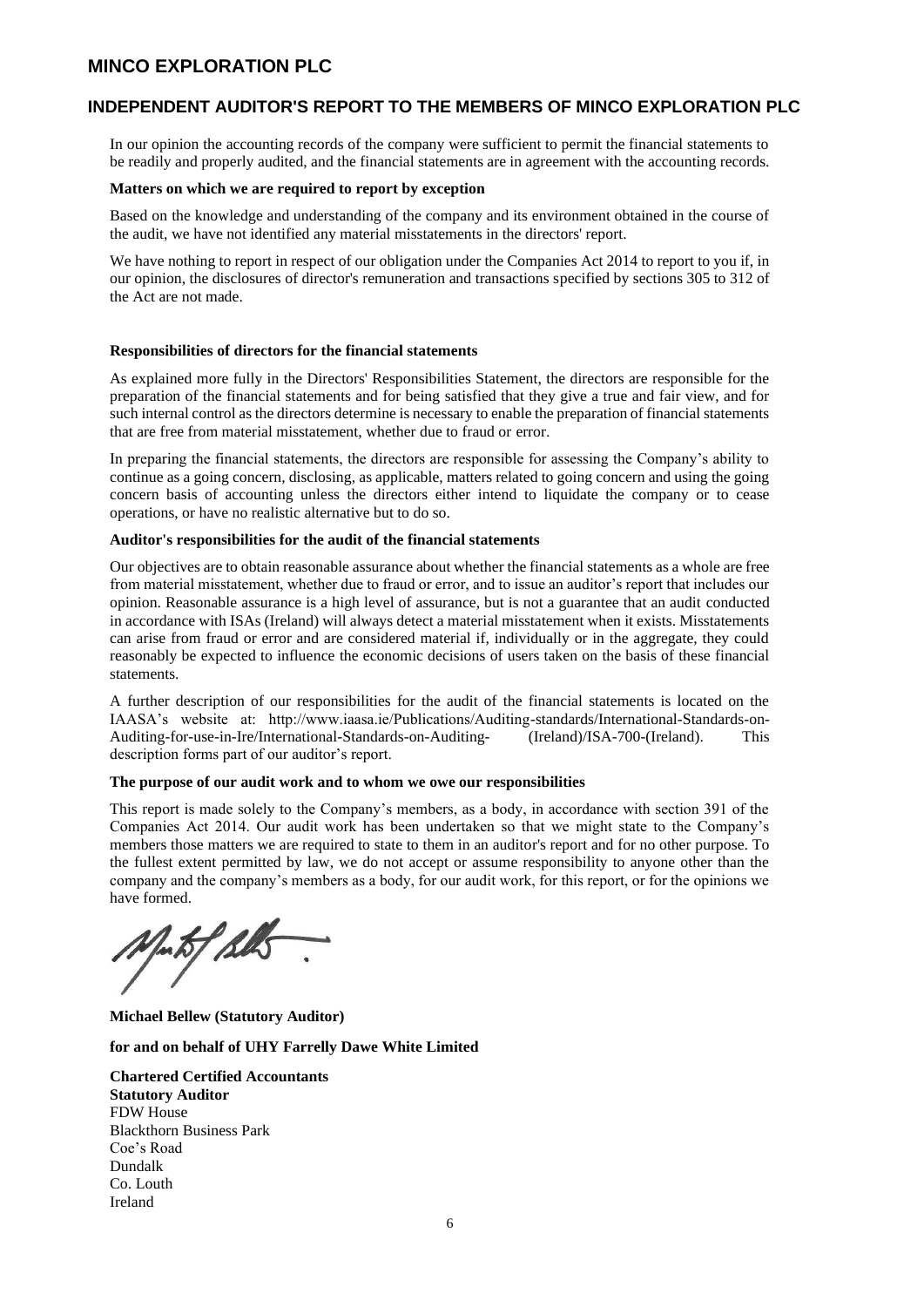# **MINCO EXPLORATION PLC GROUP STATEMENT OF LOSS AND COMPREHENSIVE INCOME FOR THE YEARS ENDED 31 DECEMBER 2019, 2018 AND 2017**

| <b>Expressed in Euros</b>              | <b>Notes</b> | 2019    | 2018    | 2017      |
|----------------------------------------|--------------|---------|---------|-----------|
|                                        |              | €       | €       | €         |
| General and administrative expenses:   |              |         |         |           |
| Professional fees                      |              | 82,094  | 29,298  | 20,095    |
| Shareholders and investors expense     |              | 11,471  | 4,671   | 13,699    |
| Office expenses                        |              | 24,432  | 14,114  | 4,281     |
| Foreign exchange (gain)/loss           |              | (792)   | 1,042   | 30,342    |
| Management fee                         |              |         | 138,743 | 83,008    |
| Loss before other items                |              | 117,205 | 187,868 | 151,425   |
| Other items                            |              |         |         |           |
| Interest income                        |              |         |         | (4,863)   |
| Impairment of exploration expenditures |              |         |         | 1,952,100 |
| Total other items                      |              |         |         | 1,947,237 |
| Loss before income taxes               |              | 117,205 | 187,868 | 2,098,662 |
| Income taxes                           |              |         | 1,216   | 15,753    |
|                                        |              |         |         |           |
| Loss for the year                      |              | 117,205 | 189,084 | 2,114,415 |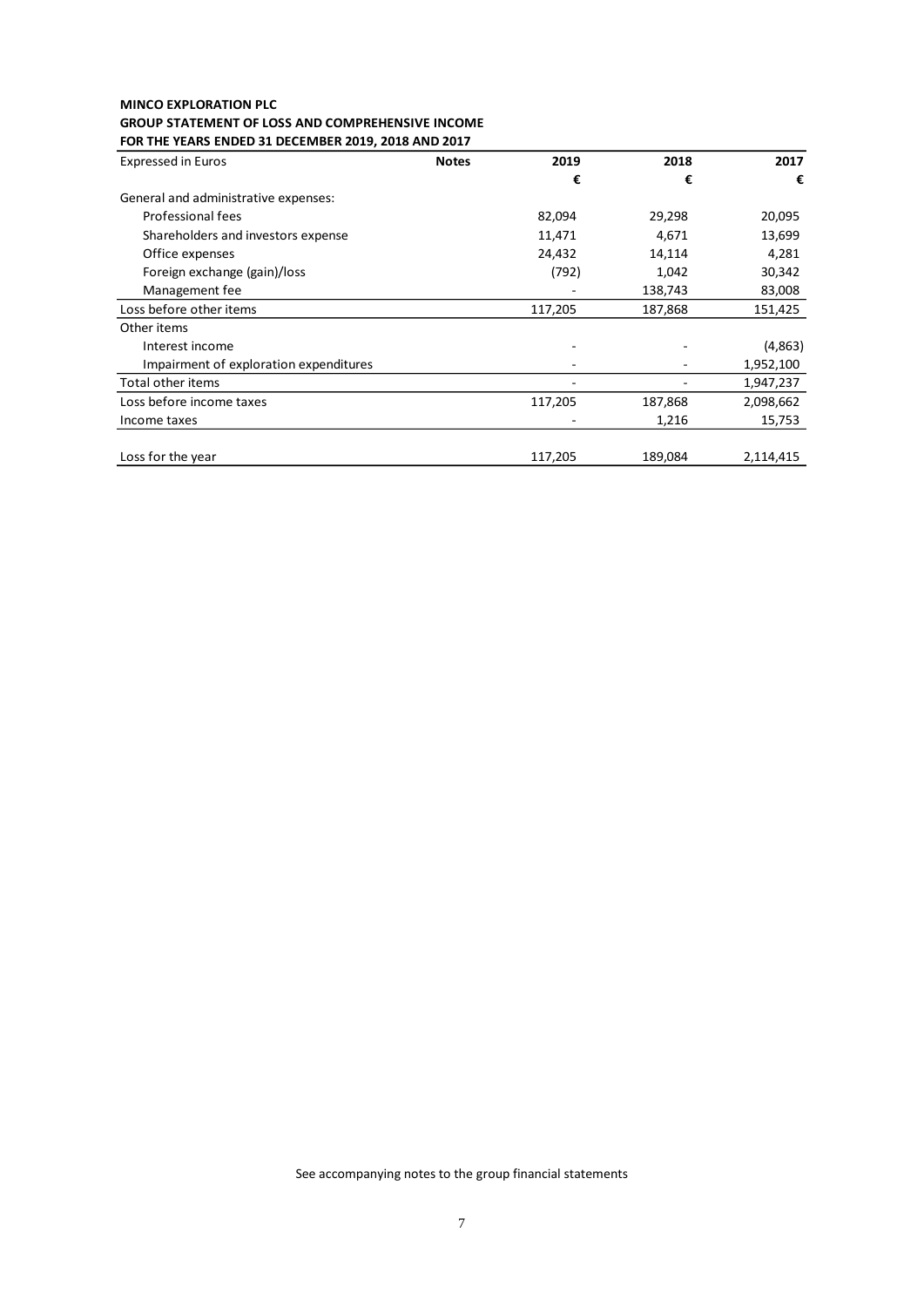# **GROUP STATEMENT OF FINANCIAL POSITION**

|  | AS AT 31 DECEMBER 2019, 2018 AND 2017 |  |  |
|--|---------------------------------------|--|--|
|--|---------------------------------------|--|--|

| <b>Expressed in Euros</b>           | <b>Notes</b> | 2019        | 2018    | 2017    |
|-------------------------------------|--------------|-------------|---------|---------|
| <b>Assets</b>                       |              | €           | €       | €       |
|                                     |              |             |         |         |
| <b>Non-current assets</b>           |              |             |         |         |
| Exploration and evaluation assets   | 9            | 1,030,204   | 789,054 | 579,876 |
| Total non-current assets            |              | 1,030,204   | 789,054 | 579,876 |
| <b>Current assets</b>               |              |             |         |         |
| Cash and cash equivalents           | 12           | 17,872      | 15,682  | 8,899   |
| Trade and other receivables         | 11           | 44,338      | 26,880  | 34,347  |
| Total current assets                |              | 62,210      | 42,562  | 43,246  |
|                                     |              |             |         |         |
| <b>Total assets</b>                 |              | 1,092,414   | 831,616 | 623,122 |
| <b>Equity and liabilities</b>       |              |             |         |         |
| <b>Capital and reserves</b>         |              |             |         |         |
| Owner's investment                  |              |             | 779,332 | 553,956 |
| Share capital                       | 14           | 2,625,000   |         |         |
| <b>Retained deficit</b>             |              | (1,937,873) |         |         |
| Total shareholder's equity          |              | 687,127     | 779,332 | 553,956 |
| <b>Current liabilities</b>          |              |             |         |         |
|                                     |              |             |         |         |
| Trade and other payables            | 13           | 405,287     | 52,284  | 69,166  |
| <b>Total current liabilities</b>    |              | 405,287     | 52,284  | 69,166  |
| <b>Total equity and liabilities</b> |              | 1,092,414   | 831,616 | 623,122 |

The financial statements were approved by the Board of Directors on 30 June 2020 and signed on its behalf by:

Director

"*John F. Kearney" "Patrick Downey"*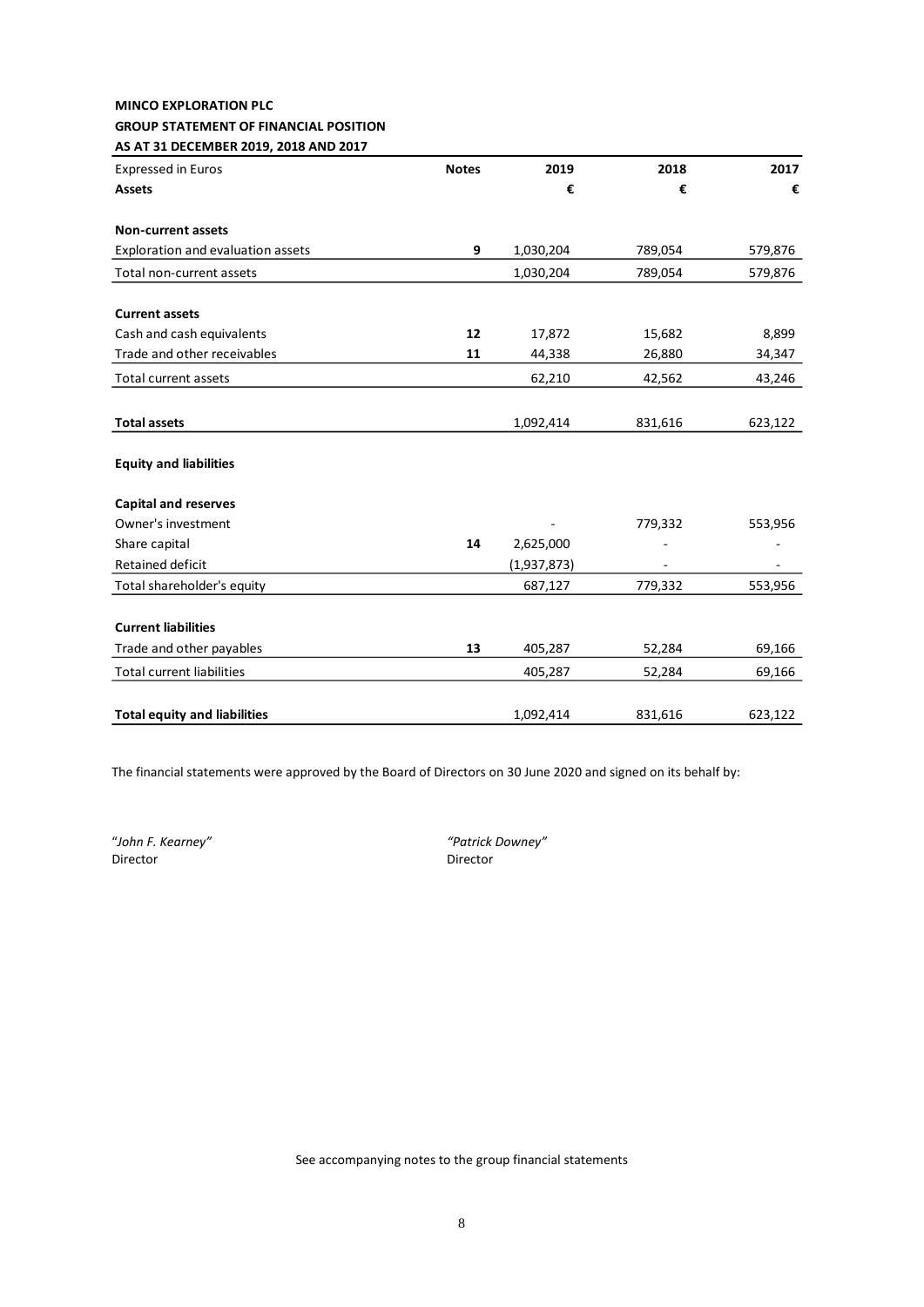# **MINCO EXPLORATION PLC COMPANY STATEMENT OF FINANCIAL POSITION**

| AS AT 31 DECEMBER 2019 AND 2018     |              |            |
|-------------------------------------|--------------|------------|
| <b>Expressed in Euros</b>           | <b>Notes</b> | 2019       |
| <b>Assets</b>                       |              | €          |
| <b>Non-current assets</b>           |              |            |
| Investment in subsidiaries          | 10           | 2,196,207  |
| Group Company receivables           |              | 428,793    |
| Total non-current assets            |              | 2,625,000  |
| <b>Current assets</b>               |              |            |
| Cash and cash equivalents           |              |            |
| Trade and other receivables         | 11           | 357        |
| <b>Total current assets</b>         |              | 357        |
| <b>Total assets</b>                 |              | 2,625,357  |
| <b>Equity and liabilities</b>       |              |            |
| <b>Capital and reserves</b>         |              |            |
| Share capital                       | 14           | 2,625,000  |
| <b>Retained deficit</b>             |              | (102, 938) |
| Total shareholder's equity          |              | 2,522,062  |
| <b>Current liabilities</b>          |              |            |
| Trade and other payables            | 13           | 103,295    |
| <b>Total current liabilities</b>    |              | 103,295    |
| <b>Total equity and liabilities</b> |              | 2,625,357  |

The financial statements were approved by the Board of Directors on 30 June 2020 and signed on its behalf by:

Director

"*John F. Kearney" "Patrick Downey"*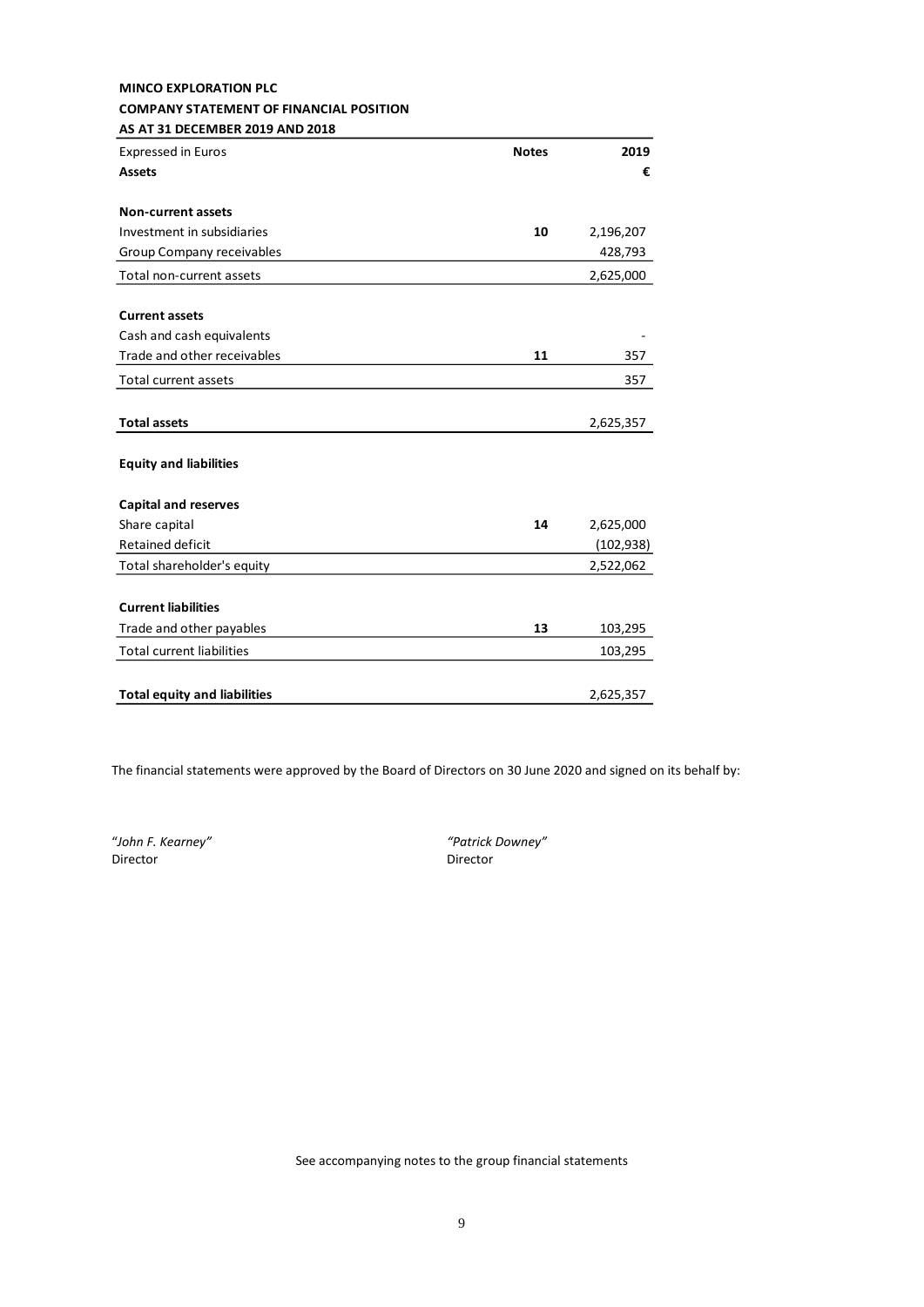# **MINCO EXPLORATION PLC GROUP STATEMENT OF CHANGES IN EQUITY FOR THE YEARS ENDED 31 DECEMBER 2019, 2018 AND 2017**

| <b>Expressed in Euros</b>             |               |                         | Owner's       |               |
|---------------------------------------|---------------|-------------------------|---------------|---------------|
|                                       | Share capital | <b>Retained deficit</b> | investment    | Total         |
|                                       | €             | €                       | €             | €             |
| Balance as at 31 December 2016        |               |                         | 4,228,386     | 4,228,386     |
| Transfers to/from Buchans             |               |                         | (1,560,015)   | (1,560,015)   |
| Total comprehensive loss for the year |               |                         | (2, 114, 415) | (2, 114, 415) |
| Balance as at 31 December 2017        |               |                         | 553,956       | 553,956       |
| Transfers to/from Buchans             |               |                         | 414,460       | 414,460       |
| Total comprehensive loss for the year |               |                         | (189,084)     | (189,084)     |
| Balance as at 31 December 2018        |               |                         | 779,332       | 779,332       |
| Transfers to/from Buchans             |               |                         | 25,000        | 25,000        |
| Reorganization (Note 2)               | 2,625,000     | (1,820,668)             | (804, 332)    |               |
| Total comprehensive loss for the year |               | (117, 205)              |               | (117,205)     |
| Balance as at 31 December 2019        | 2,625,000     | (1,937,873)             |               | 687,127       |

# **MINCO EXPLORATION PLC COMPANY STATEMENT OF CHANGES IN EQUITY FOR THE YEAR ENDED 31 DECEMBER 2019**

Expressed in Euros

|                                         | Share capital            | <b>Retained deficit</b> | Total      |
|-----------------------------------------|--------------------------|-------------------------|------------|
|                                         |                          |                         |            |
| Shares issued (Note 2)                  | 2,625,000                | $\sim$                  | 2,625,000  |
| Total comprehensive loss for the period | $\overline{\phantom{a}}$ | (102.938)               | (102, 938) |
| Balance as at 31 December 2019          | 2.625.000                | (102.938)               | 2,522,062  |

#### *Share capital*

The share capital is comprised of share capital issued for cash and non-cash considerations.

#### *Owner's investment*

For the year ended 31 December 2018, Buchans' net investment in Minco Exploration is shown as owner's net investment in these financial statements as Minco Exploration was not a separate legal entity for the period presented.

#### *Retained deficit*

Retained deficit comprise accumulated profit and loss in the current and prior years. Retained deficit also includes the value of expired and terminated share-based payments.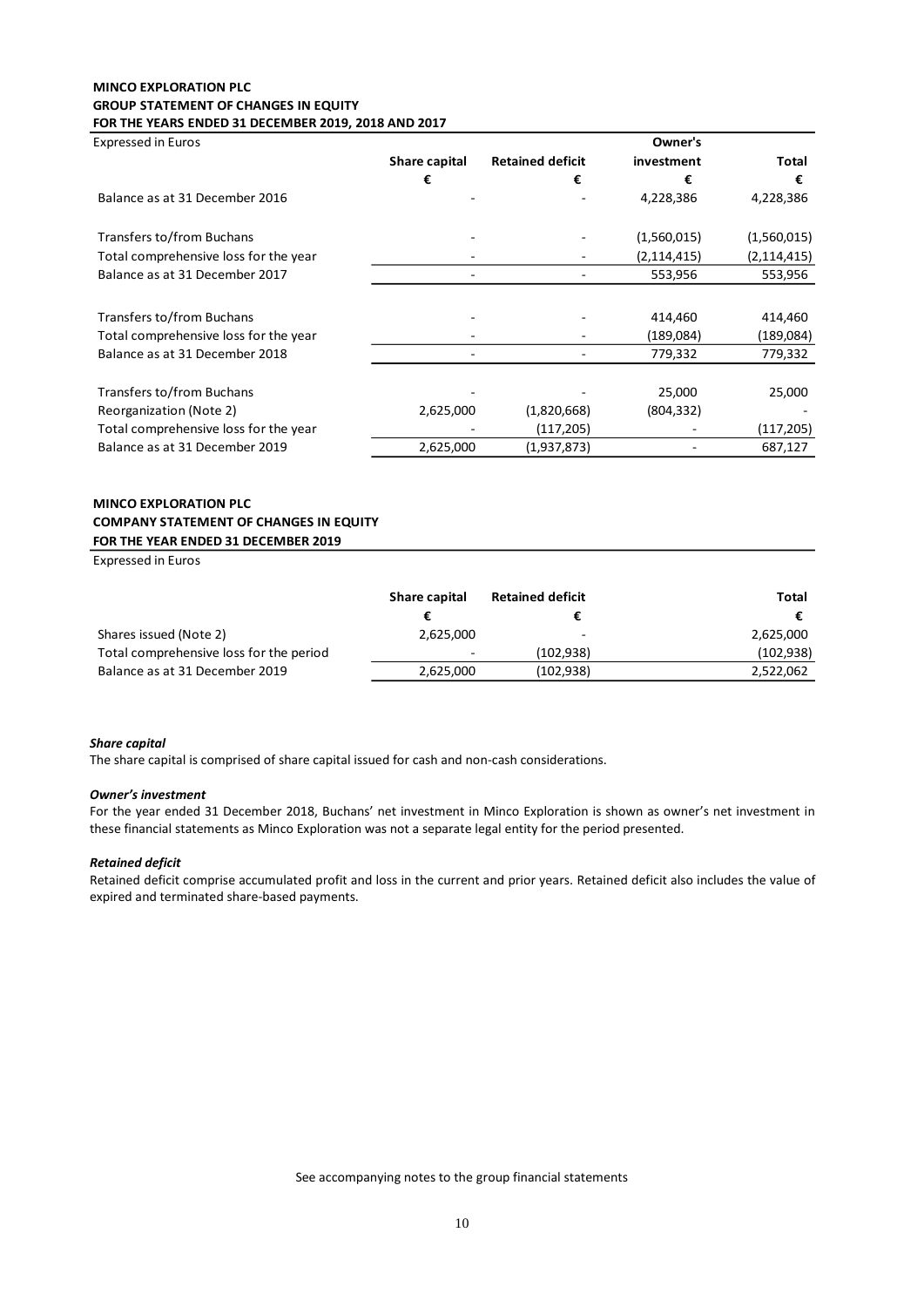# **MINCO EXPLORATION PLC GROUP STATEMENT OF CASH FLOW FOR THE YEARS ENDED 31 DECEMBER 2019, 2018 AND 2017**

| <b>Expressed in Euros</b>                              | <b>Notes</b> | 2019       | 2018       | 2017          |
|--------------------------------------------------------|--------------|------------|------------|---------------|
|                                                        |              | €          | €          | €             |
| Cash flow from operating activities                    |              |            |            |               |
| Loss for the year                                      |              | (117, 205) | (189,084)  | (2, 114, 415) |
| Impairment of exploration expenditures                 |              |            |            | 1,952,100     |
|                                                        |              | (117, 205) | (189,084)  | (162, 315)    |
| Movements in working capital                           |              |            |            |               |
| (Increase)/decrease in trade and other receivables     |              | (17, 457)  | 7,468      | 1,945         |
| Decrease/(increase) in trade and other payables        |              | 144,917    | 10,998     | (65, 359)     |
| Net cash flows used in operating activities            |              | 10,255     | (170, 618) | (225,729)     |
|                                                        |              |            |            |               |
| Cash flows from/used investing activities              |              |            |            |               |
| Investment in exploration and evaluation assets        | 9            | (33,065)   | (237,059)  | (132, 734)    |
| Net cash flows from/(used in) investing activities     |              | (33,065)   | (237,059)  | (132, 734)    |
|                                                        |              |            |            |               |
| Cash flows from financing activities                   |              |            |            |               |
| Increase/(decrease) in advances from owners            |              | 25,000     | 414,460    | (1,560,015)   |
| Net cash flows from financing activities               |              | 25,000     | 414,460    | (1,560,015)   |
|                                                        |              |            |            |               |
| Net increase/(decrease) in cash and cash equivalents   |              | 2,190      | 6,783      | (1,918,478)   |
| Cash and cash equivalents at the beginning of the year |              | 15,682     | 8,899      | 1,927,377     |
| Cash and cash equivalent at the end of the year        | 12           | 17,872     | 15,682     | 8,899         |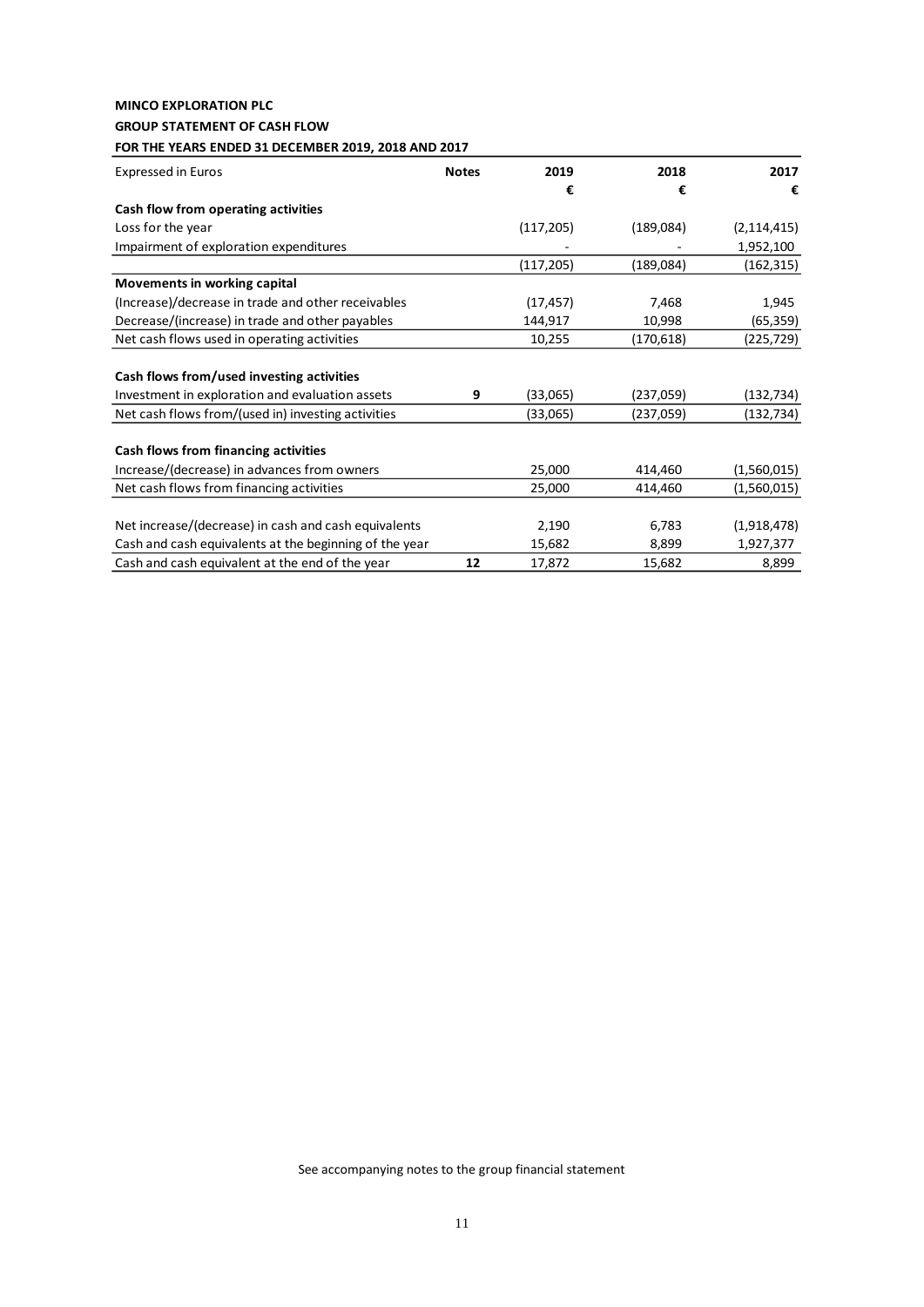# **MINCO EXPLORATION PLC COMPANY STATEMENT OF CASH FLOW FOR THE YEAR ENDED 31 DECEMBER 2019**

| <b>Expressed in Euros</b>                              | <b>Notes</b> | 2019       |
|--------------------------------------------------------|--------------|------------|
| Cash flow from operating activities                    |              | €          |
| Loss for the year                                      |              | (102, 938) |
| Foreign exchange translation reserve                   |              |            |
| Impairment of investment                               |              |            |
|                                                        |              | (102, 938) |
| <b>Movements in working capital</b>                    |              |            |
| (Increase)/decrease in trade and other receivables     |              | (357)      |
| Decrease/(increase) in trade and other payables        |              | 103,295    |
| Net cash flows used in operating activities            |              |            |
|                                                        |              |            |
| Cash flows from investing activities                   |              |            |
| Investment in subsidiaries                             |              |            |
| Advances to subsidiaries                               |              |            |
| Net cash flows from/(used in) investing activities     |              |            |
|                                                        |              |            |
| Cash flows from financing activities                   |              |            |
| Issue of shares                                        |              |            |
| Net cash flows from financing activities               |              |            |
|                                                        |              |            |
| Net increase/(decrease) in cash and cash equivalents   |              |            |
| Effect of foreign exchange rate changes on cash        |              |            |
| Cash and cash equivalents at the beginning of the year |              |            |
| Cash and cash equivalent at the end of the year        |              |            |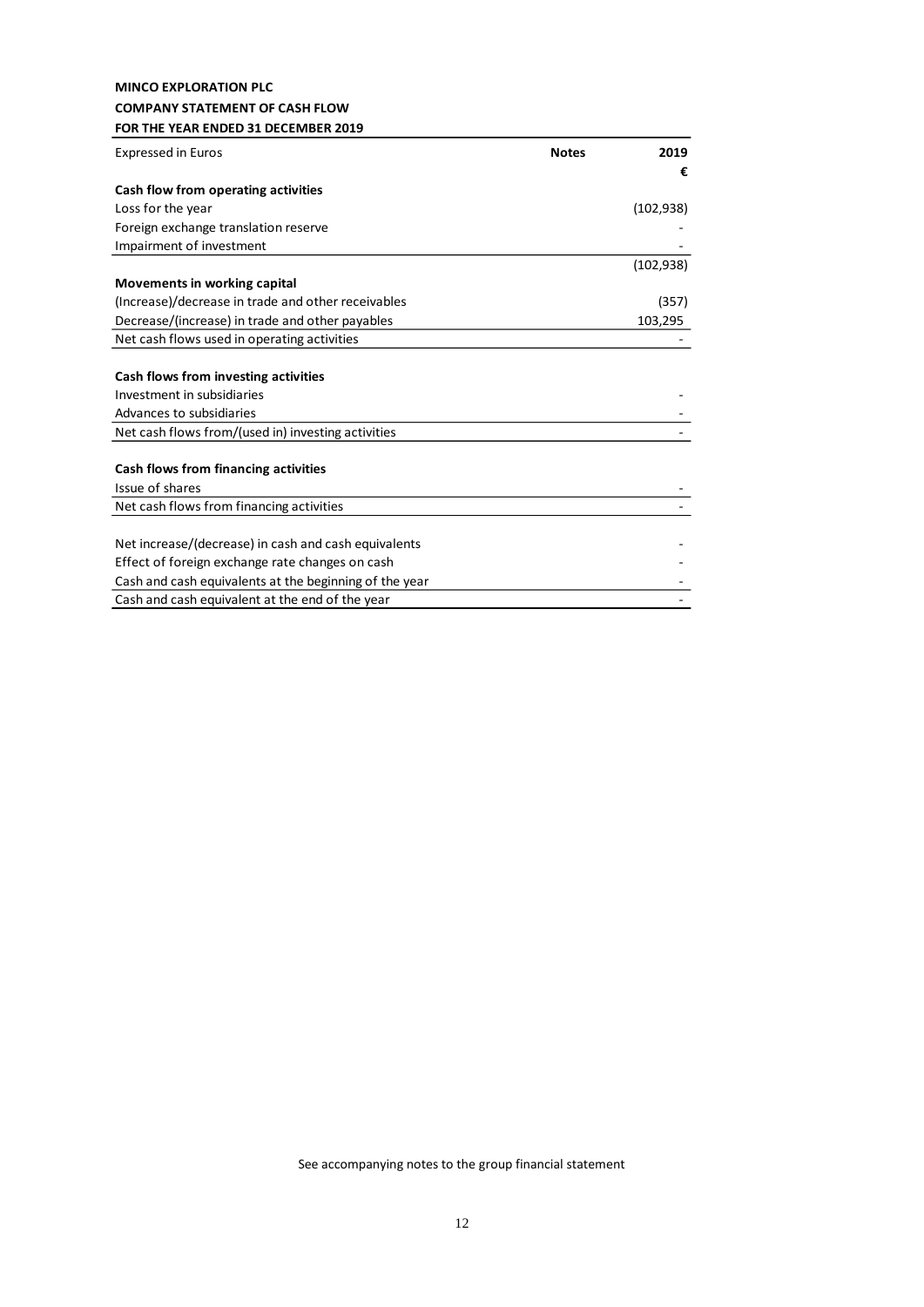### **1. BASIS OF PRESENTATION AND COMPLIANCE**

Minco Exploration Plc ("Minco Exploration" or the "Company") was incorporated in Ireland on 28 May 2019 as a wholly owned subsidiary of Buchans Resources Limited ("Buchans") to acquire the shares and receivables in subsidiaries from Buchans, its parent company. At 31 December 2019 Buchans held all of the shares of the Company for distribution to its shareholders. See Note 2.

Minco Exploration and its subsidiaries, (Norsub Limited, Minco Ireland Limited, Minco Mining Limited and Westland Exploration Limited (the "Minco Subsidiaries" and collectively with Minco Exploration the "Group") has interests in exploration and evaluation properties located in Ireland and the United Kingdom. The Minco Subsidiaries had been subsidiaries of Minco plc prior to August 30, 2017 (See Note 2) and have been carrying on the business of exploring and evaluation of mineral properties in Ireland since 1995. Substantially all of the Group's efforts are devoted to financing and exploring its mineral properties.

The Company's head office is located at Coolfore Road, Ardbraccan, Navan, Co. Meath, Ireland and the address of its registered office is 17 Pembroke Street Upper, Dublin 2, Ireland D02 AT22.

In June 2019, in a group reorganization of Buchans, the Company acquired the shares and receivables in subsidiaries from its parent company, Buchans, in consideration for the issue of 59,868,716 ordinary shares of €0.01 each at a deemed value of €2,625,000.

These consolidated financial statements reflect the financial position, statement of loss and comprehensive loss, equity and cash flows related to assets and liabilities of Minco Exploration (the "Minco Exploration Net Assets") which were transferred by its parent company Buchans in 2019. See Note 2.

As Minco Exploration had not historically prepared financial statements for the Minco Exploration Net Assets, and Minco Exploration did not exist as a legal entity prior to 28 May 2019, the financial statements have been prepared from the financial records of Buchans on a carve-out basis. The Statements of Financial Position include all of the Minco Exploration Net Assets. The Statements of Loss and Comprehensive Loss for the years ended 31 December 2019, 2018 and 2017 reflects all expenses and other income directly attributable to the Minco Exploration Net Assets, and an allocation of Buchans and Minco Exploration's general and administrative expenses incurred presented as management fees, as these expenditures were shared by the Minco Exploration Net Assets. In some instances, certain expenses were not allocated as they would have related directly to Buchans or Minco Exploration. All inter-entity balances and transactions have been eliminated.

The owner's net investment in these consolidated financial statements prior to establishment of the Company is recorded as Buchans' net investment in these assets, as the Company was not a separate legal entity for the entire reporting period presented. Changes in owner's net investment include net income/ (loss) and net transfers to and from Buchans at the book values recorded by Buchans. On acquisition of the assets from Buchans for shares of the Company, the owner's investment was reclassified as share capital and deficit.

These financial statements have been prepared based upon the historical cost amounts recorded by Buchans and Minco Exploration, with the exception of certain financial instruments measured at fair value. These financial statements may not be indicative of Minco Exploration financial performance and do not necessarily reflect what its financial position, results of operations, and cash flows would have been had Minco Exploration operated as an independent entity during the entire financial statement reporting periods presented.

The financial statements of Minco Exploration and its subsidiaries have been prepared applying principles in accordance with International Financial Reporting Standards ("IFRS") as adopted by the European Union, and their interpretations adopted by the International Accounting Standards Board ("IASB") and comply with Article 4 of the EU IAS Regulation, and in accordance with the Companies Act 2014.

The financial statements were approved by the Board of Directors of Minco Exploration on 30 June 2020.

# **2. GROUP REORGANIZATIONS**

Buchans was incorporated on May 8, 2015 under the laws of the Province of Ontario, Canada as a wholly-owned subsidiary of Minco plc to hold all of the assets of Minco plc, including the Minco Subsidiaries, but excluding Minco plc's 2% net smelter return royalty on the Curraghinalt gold deposit in Northern Ireland. Minco plc was a public company incorporated in Ireland and its shares were traded on the Alternative Investment Market (AIM) of the London Stock Exchange until August 30, 2017.

On June 1, 2017, Minco plc and Buchans entered into an agreement with Dalradian Resources Inc. on the terms of the acquisition by Dalradian of Minco plc's 2% royalty on the Curraghinalt gold deposit (the "Royalty Disposal"), in return for the issue of a total of 15,490,666 new Dalradian Shares valued at \$20,000,000. The Royalty Disposal was structured as an offer by Dalradian for the acquisition of the entire issued share capital of Minco plc (the "Offer"). The Offer was implemented by means of a scheme of arrangement, under Section 450 of the Companies Act 2014 of Ireland (the "Scheme"). As part of the Scheme, Minco plc undertook a demerger of Buchans, its wholly owned subsidiary, by way of a transfer in specie of the shares of Buchans to Minco plc Shareholders (the "Demerger") effective August 30, 2017.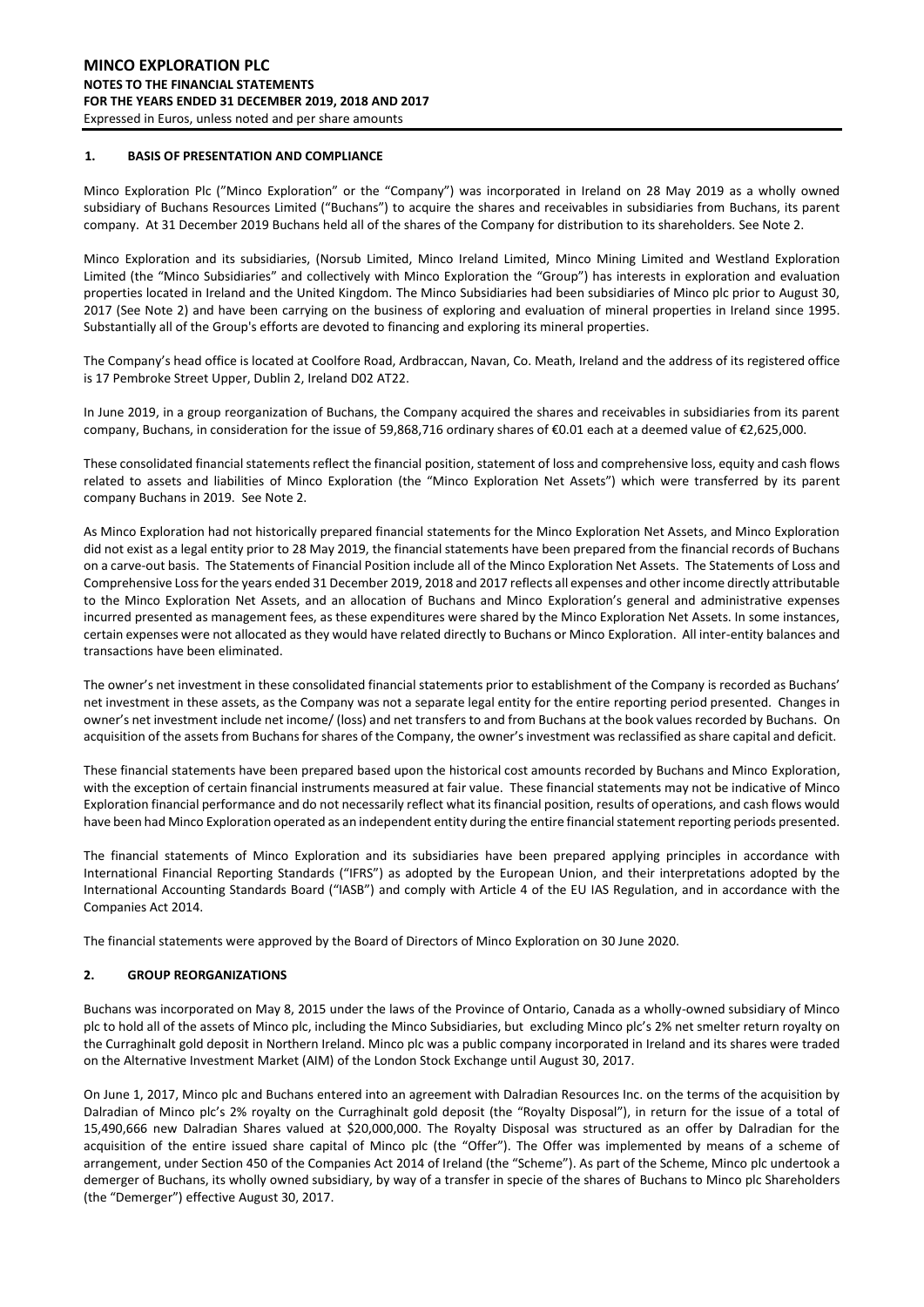# **2. GROUP REORGANIZATIONS (CONTINUED)**

On 28 October 2019, the Company entered into an Arrangement Agreement with Buchans (the Company's sole shareholder at that time) and Canadian Manganese Company Inc. to effect a Plan of Arrangement involving a group reorganisation whereby Buchans agreed to distribute to its shareholders, pro rata, all of the shares of Canadian Manganese Company Inc. and exchangeable warrants entitling such shareholders to receive shares of the Company or additional shares of Buchans, at their option.

On 31 December 2019, Buchans filed Articles of Arrangement to implement the Plan of Arrangement for the group reorganization and spin-out of subsidiaries, which had been approved by Buchan's shareholders on 10 December 2019, and by the Ontario Superior Court of Justice on 19 December 2019.

Under the Plan of Arrangement, shareholders retained their existing shares of Buchans, and Buchans distributed to its shareholders, pro rata:

- i. all of the shares of Canadian Manganese Company Inc. ("Canadian Manganese") on the basis of one share of Canadian Manganese for each share of Buchans held; and
- ii. exchangeable warrants ("Exchangeable Warrants") entitling shareholders to receive either one share of Minco Exploration ("the Minco Share") or 0.25 additional shares of Buchans, at the shareholder's option, for each share of Buchans held. Any Exchangeable Warrants which remain unexercised on the expiry date, as defined, will be automatically exchanged for shares of Minco Exploration.

Under the terms of the warrant indenture governing the Exchangeable Warrants, the expiry date is defined as the earlier of December 31, 2020 or, at Buchans' option, the fifth business day following the effective date a "Liquidity Event". A Liquidity Event is defined as the completion by Minco Exploration of (i) a distribution to the public of Minco Shares and the concurrent admission to trading of Minco Shares on the Irish Stock Exchange, or (ii) another transaction as a result of which all outstanding Minco Shares, or the securities of another issuer issued in exchange for all such outstanding Minco Shares, are traded on the Irish Stock Exchange or other exchange in the United Kingdom or Europe and are freely tradable (subject to control block restrictions)".

In the event that as a result of the exchange of any Exchangeable Warrants for Buchans shares at any time on or before the expiry date Buchans should hold any share of Minco Exploration ("Minco Warrant Shares"), Buchans has agreed with Minco Exploration that Buchans will sell any such Minco Warrant Shares to purchasers to be identified by Minco Exploration, at the book carrying value of such Minco Exploration shares, as at June 30, 2019, as recorded in the auditor reviewed carve-out financial statements of Minco Exploration for the period ended June 30, 2019, disclosed in Schedule E to the Management Information Circular dated November 8, 2019 provided to shareholders of Buchans in connection with the Special Meeting of Shareholders held to approve the Arrangement.

As long as Buchans is the registered owner of the shares of Minco Exploration, Buchans shall, to the extent permitted by applicable law, vote the shares (including execution of resolutions outside a shareholders' meeting) in the manner directed by Minco Exploration; provided, that in no event shall Minco Exploration direct such voting power in any manner contrary to or inconsistent with the terms of the Arrangement Agreement.

# **3. SUMMARY OF SIGNIFICANT ACCOUNTING POLICIES**

# **(a) Basis of consolidation**

The consolidated financial statements incorporate the financial statements of the Company and entities controlled by the Company (its subsidiaries) made up to 31 December each year. Subsidiaries consist of entities over which the Company is exposed to, or has rights to, variable returns as well as the ability to affect those returns through the power to direct the relevant activities of the entity. Subsidiaries are fully consolidated from the date control is transferred to the Company and are deconsolidated from the date control ceases. The financial statements include all the assets, liabilities, revenues, expenses and cash flows of the Company and its subsidiaries after eliminating inter-entity balances and transactions.

The results of subsidiaries acquired or disposed of are included in the group statement of loss from the effective date of acquisition or up to the effective date of disposal, as appropriate. All intra-company transactions, balances, income and expenses are eliminated on consolidation.

Non-controlling interests in subsidiaries are identified separately from the Company's equity therein. The interests of non-controlling shareholders may be initially measured at fair value or at the non-controlling interests' proportionate share of the fair value of the acquiree's identifiable net assets. The choice of measurement is made on an acquisition-by-acquisition basis. Subsequent to acquisition, the carrying amount of non-controlling interests is the amount of those interests at initial recognition plus the noncontrolling interests' share of subsequent changes in equity. Total comprehensive loss is attributed to non-controlling interests even if this results in the non-controlling interests having a deficit balance.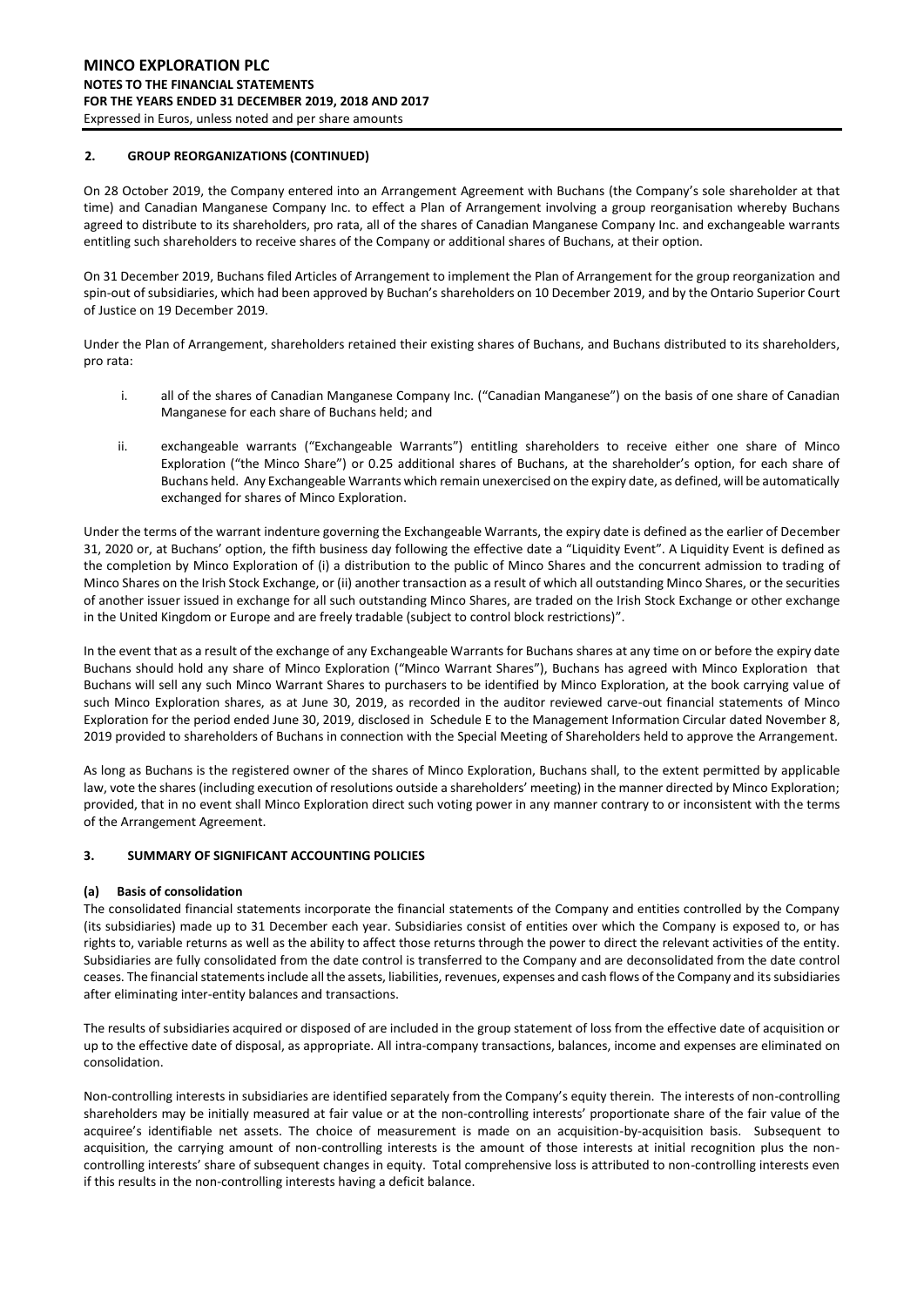# **3. SUMMARY OF SIGNIFICANT ACCOUNTING POLICIES (CONTINUED)**

### **(a) Basis of consolidation (continued)**

Changes in the Company's interests in subsidiaries that do not result in a loss of control are accounted for as equity transactions. The carrying amount of the Company's interests and the non-controlling interests are adjusted to reflect the changes in their relative interests in the subsidiaries. Any difference between the amount by which the non-controlling interests are adjusted and the fair value of the consideration paid or received is recognized directly in equity and attributed to the owners of the Company.

When the Company loses control of a subsidiary, the profit or loss on disposal is calculated as the difference between (i) the aggregate of the fair value of the consideration received and the fair value of the retained interest and (ii) the previous carrying amount of the assets (including goodwill), less liabilities of the subsidiary and any non-controlling interests. Amounts previously recognized in other comprehensive income/ (loss) in relation to the subsidiary are accounted for (i.e. reclassified to profit or loss or transferred directly to retained earnings) in the same manner as would be required if the relevant assets or liabilities are disposed of. The fair value of any investment retained in the former subsidiary at the date when control is lost is regarded as the fair value on initial recognition for subsequent accounting under IFRS 9 *financial instruments* or, when applicable, the costs on initial recognition of an investment in an associate or jointly controlled entity.

# **(b) Exploration and evaluation assets**

Exploration expenditure relates to the search for economic mineral deposits. Evaluation expenditure arises from a detailed assessment of mineral deposits that have been identified as having economic potential. The costs of exploration properties and leases, which include the cost of acquiring prospective properties and exploration rights and costs incurred in exploration and evaluation activities, are capitalised as part of exploration and evaluation assets.

Exploration and evaluation costs are capitalised as an intangible asset until technical feasibility and commercial viability of a mineral deposit, when the capitalised exploration costs are re-classed to property, plant and equipment. Exploration costs include an allocation of administration and salary costs (including share-based payments) as determined by management, where they relate to specific projects. Prior to reclassification to property, plant and equipment, exploration and evaluation assets are assessed for impairment and any impairment loss recognised immediately in the statement of (loss)/income.

# **(c) Rehabilitation Provisions**

The Company will record a liability for the estimated future costs associated with legal and constructive obligations relating to the reclamation and closure of its exploration assets. This amount is initially recorded at its discounted present value with subsequent annual recognition of an accretion expense on the discounted liability. An equivalent amount is recorded as an increase to exploration assets and amortized over the useful life of these assets. Minco Exploration is currently not aware of any existing significant legal or constructive obligations relating to the reclamation of its interest in exploration assets and therefore no such liability has been recorded at 31 December 2019, 2018 and 2017.

# **(d) Impairment of non-financial assets**

At the end of each reporting period, non-financial assets are subject to impairment tests whenever events or changes in circumstances indicate that their carrying amount may not be recoverable. Where the carrying value of an asset exceeds its recoverable amount, which is the higher of value in use and fair value less costs to sell, the asset is written down accordingly. Any impairment is recognized in loss.

# **(e) Interests in joint arrangements**

A joint arrangement involves the use of assets and/or other resources of the Company and other venturers rather than the establishment of a corporation, partnership or other entity. The Company accounts for the assets it controls and the liabilities and expenses it incurs. As at 31 December 2019, 2018 and 2017, no joint arrangement existed for accounting purposes.

# **(f) Cash and cash equivalents**

Cash is comprised of cash on hand, deposits in banks and highly liquid investments having original terms to maturity of 90 days or less when acquired.

# **(g) Financial instruments**

# **Financial assets**

# **Initial recognition and measurement**

Non-derivative financial assets within the scope of IFRS 9 are classified and measured as "financial assets at fair value", as either fair value through profit and loss ("FVPL") or fair value through other comprehensive income ("FVOCI"), or "financial assets at amortized costs", as appropriate. The Company determines the classification of financial assets at the time of initial recognition based on the Company's business model and the contractual terms of the cash flows.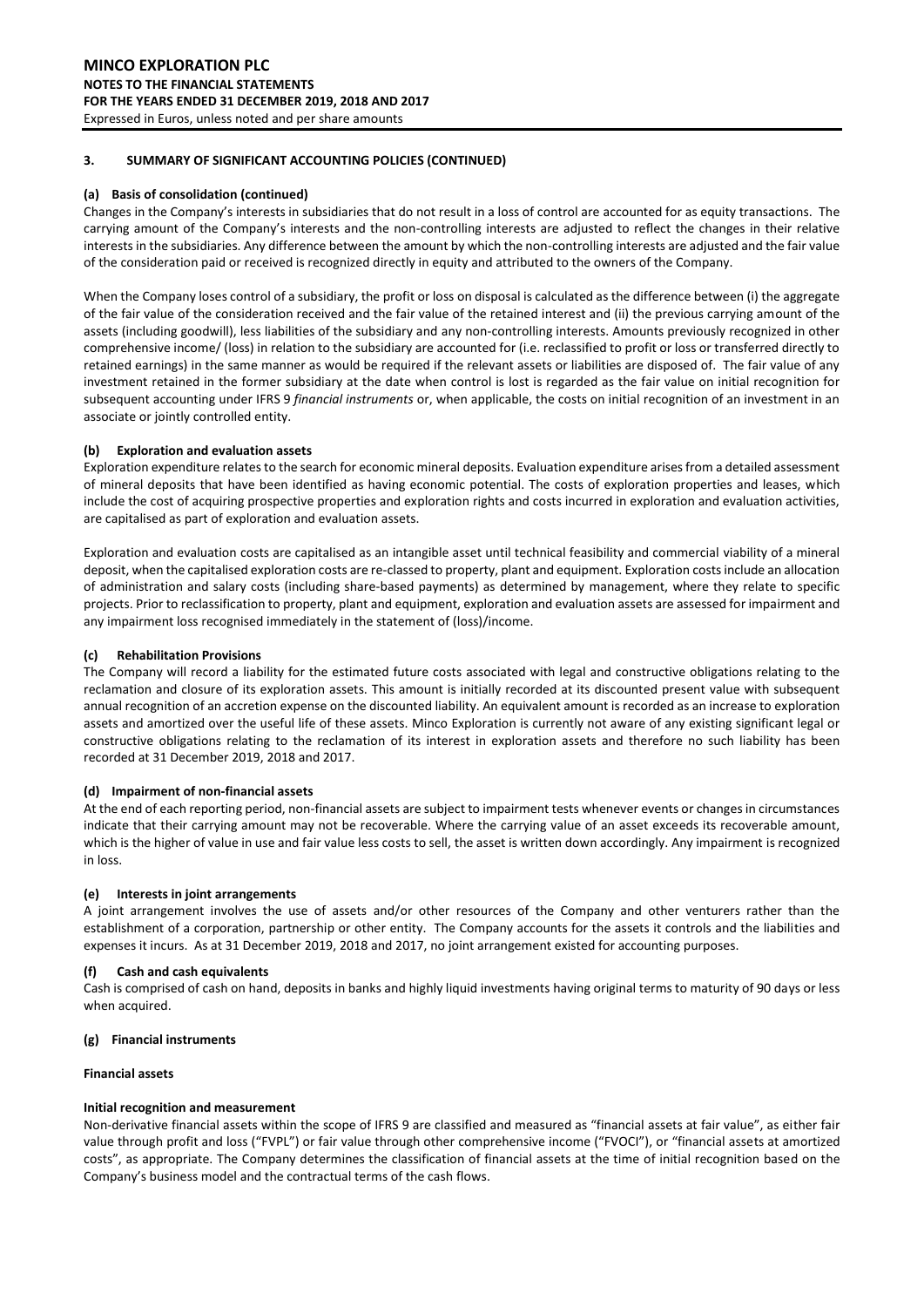# **MINCO EXPLORATION PLC NOTES TO THE FINANCIAL STATEMENTS FOR THE YEARS ENDED 31 DECEMBER 2019, 2018 AND 2017** Expressed in Euros, unless noted and per share amounts

# **3. SUMMARY OF SIGNIFICANT ACCOUNTING POLICIES (CONTINUED)**

### **(g) Financial instruments (continued)**

#### **Financial assets (continued)**

All financial assets are recognized initially at fair value plus, in the case of financial assets not at FVPL, directly attributable transaction costs on the trade date at which the Company becomes a party to the contractual provisions of the instrument.

Cash and trade and other receivable are measured at amortized cost.

#### **Subsequent measurement – financial assets at amortized cost**

After initial recognition, financial assets measured at amortized cost are subsequently measured at the end of each reporting period at amortized cost using the Effective Interest Rate ("EIR") method. Amortized cost is calculated by taking into account any discount or premium on acquisition and any fees or costs that are an integral part of the EIR. The EIR amortization is included in finance income in the group statements of loss.

#### **Subsequent measurement – FVPL**

Financial assets measured at FVPL include financial assets management intends to sell in the short term and any derivative financial instrument that is not designated as a hedging instrument in a hedge relationship. Financial assets measured at FVPL are carried at fair value in the group statements of financial position with changes in fair value recognized in other income or expense in the group statements of loss. The Company measures its cash equivalents at FVPL.

#### **Subsequent measurement – FVOCI**

Financial assets measured at FVOCI are non-derivative financial assets that are not held for trading and the Company has made an irrevocable election at the time of initial recognition to measure the assets at FVOCI. The Company does not measure any financial assets at FVOCI.

After initial measurement, investments measured at FVOCI are subsequently measured at fair value with unrealized gains or losses recognized in other comprehensive loss in the group statements of comprehensive loss. When the investment is sold, the cumulative gain or loss remains in accumulated other comprehensive loss and is not reclassified to profit or loss.

Dividends from such investments are recognized in other income in the group statements of operations when the right to receive payments is established.

#### **Derecognition**

A financial asset is derecognized when the contractual rights to the cash flows from the asset expire, or the Company no longer retains substantially all the risks and rewards of ownership.

#### **Impairment of financial assets**

The Company's only financial assets subject to impairment are amounts receivable, which are measured at amortized cost. The Company has elected to apply the simplified approach to impairment as permitted by IFRS 9, which requires the expected lifetime loss to be recognized at the time of initial recognition of the receivable. To measure estimated credit losses, accounts receivable have been consolidated based on shared credit risk characteristics, including the number of days past due. An impairment loss is reversed in subsequent periods if the amount of the expected loss decreases and the decrease can be objectively related to an event occurring after the initial impairment was recognized.

## **Financial liabilities**

#### **Initial recognition and measurement**

Financial liabilities are measured at amortized cost, unless they are required to be measured at FVPL as is the case for held for trading or derivative instruments, or the Company has opted to measure the financial liability at FVPL. The Company's financial liabilities include accounts payable and accruals, notes payable and other liability of subsidiary, which are each measured at amortized cost. All financial liabilities are recognized initially at fair value and in the case of long-term debt, net of directly attributable transaction costs.

#### **Subsequent measurement – financial liabilities at amortized cost**

After initial recognition, financial liabilities measured at amortized cost are subsequently measured at the end of each reporting period at amortized cost using the EIR method. Amortized cost is calculated by taking into account any discount or premium on acquisition and any fees or costs that are an integral part of the EIR. The EIR amortization is included in finance cost in the group statements of loss.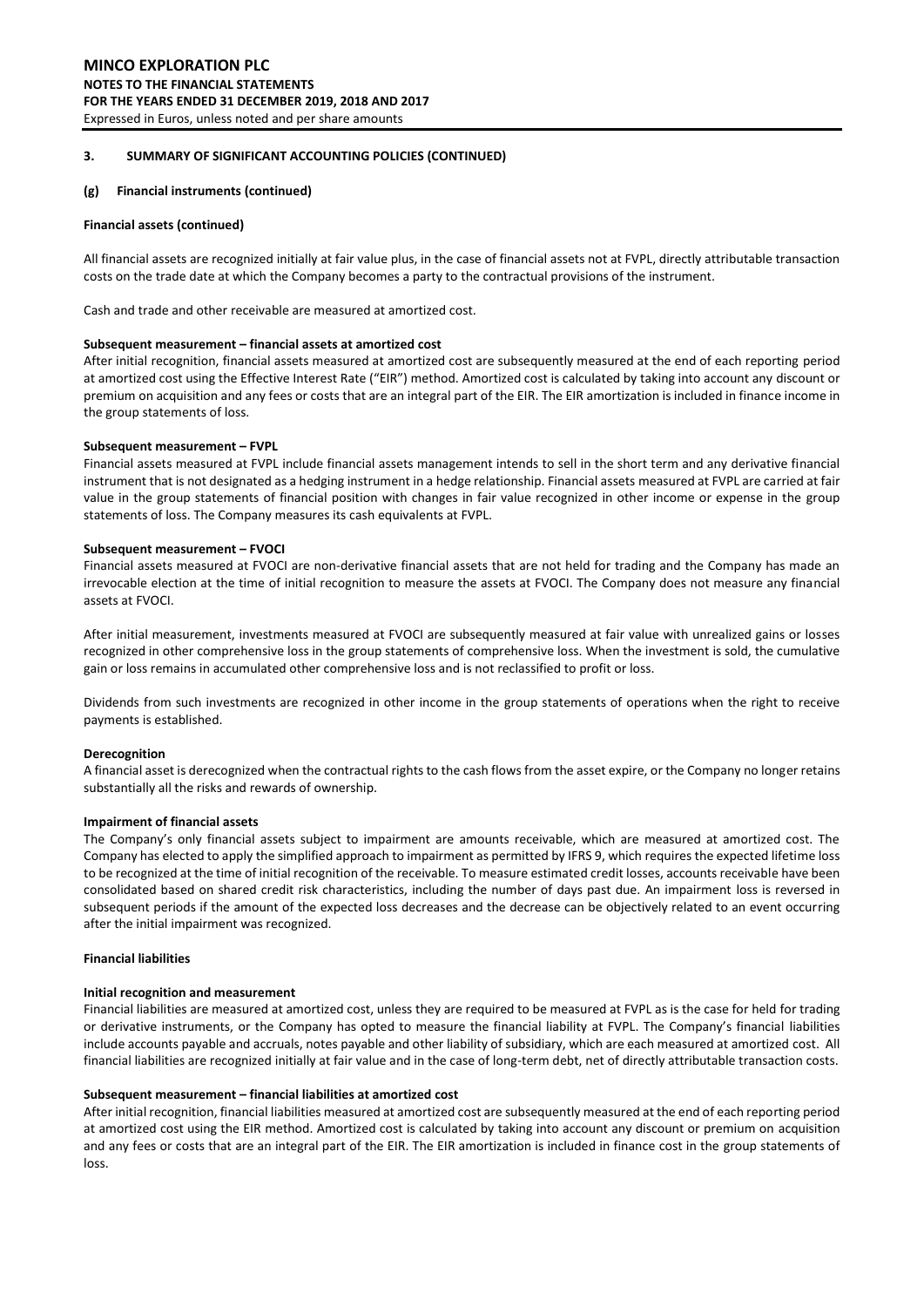# **MINCO EXPLORATION PLC NOTES TO THE FINANCIAL STATEMENTS FOR THE YEARS ENDED 31 DECEMBER 2019, 2018 AND 2017** Expressed in Euros, unless noted and per share amounts

# **3. SUMMARY OF SIGNIFICANT ACCOUNTING POLICIES (CONTINUED)**

# **(g) Financial instruments (continued)**

### **Financial Liabilities (continued)**

### **Derecognition**

A financial liability is derecognized when the obligation under the liability is discharged, cancelled or expires with any associated gain or loss recognized in other income or expense in the group statements of loss.

#### **(h) Functional and presentation currencies**

The Company's presentation currency is the Euro (" $\epsilon$ "). The functional currency of the Company and its subsidiaries is the Euro. In preparing the financial statements of the individual entities, transactions in currencies other than the entity's functional currency (foreign currencies) are recognised at the rates of exchange prevailing at the dates of the transactions. At the end of each reporting period, monetary items denominated in foreign currencies are retranslated at the rates prevailing at that date. Non-monetary items denominated in foreign currencies are retranslated at the rates prevailing on the transaction dates. Foreign currency translation differences are recognized in the group statement of loss.

#### **(i) Critical accounting judgements and key sources of estimation uncertainty**

#### *Preparation of financial statements*

The preparation of financial statements requires management to make judgments related to the allocation of assets, liabilities and expenses. The actual results may differ from the results presented had the Company existed in its reorganised form for the financial statement reporting periods presented. See Note 3.

#### *Critical accounting judgements*

In the process of applying the Company's accounting policies above, management has identified the judgemental areas that have the most significant effect on the amounts recognised in the financial statements (apart from those involving estimations), which are dealt with below.

# *Key sources of estimation uncertainty*

Preparation of financial statements requires management to make estimates and assumptions that affect the amounts reported for assets and liabilities as at the statement of financial position date and the amounts reported for revenues and expenses during the period. The nature of estimation means that actual outcomes could differ from those estimates. Differences between management's assumptions, including economic assumptions such as metal prices and market conditions, could have a material effect in the future on the Company's financial position and results of operation.

#### *Exploration and evaluation assets*

The assessment of whether general administration costs and salary costs are capitalised or expensed involves judgement. Management considers the nature of each cost incurred and whether it is deemed appropriate to capitalise it within exploration assets. Costs which can be demonstrated as project related are included within exploration assets.

Exploration assets relate to prospecting, exploration and related expenditure in Ireland. The business of exploring for minerals involves a high degree of risk and there can be no assurance that current exploration programs will result in profitable mining operations. The recoverability of the carrying value of exploration and evaluation assets and the Company's continued existence is dependent upon the preservation of its interests in the underlying properties, the discovery of economically recoverable mineral deposits, the achievement of profitable operations, and on the ability of the Company to raise additional financing, if necessary, or alternatively upon the Company's ability to dispose of its interests on an advantageous basis. The Company's exploration activities are subject to a number of significant and potential risks including:

- exploration, development and operating risk
- no assurance of production
- factors beyond the Company's control
- failure to obtain additional financing
- insurance and uninsured risks
- environmental risks and hazards
- government regulation and permitting delays
- infrastructure availability
- price volatility of publicly traded securities
- fluctuating metal prices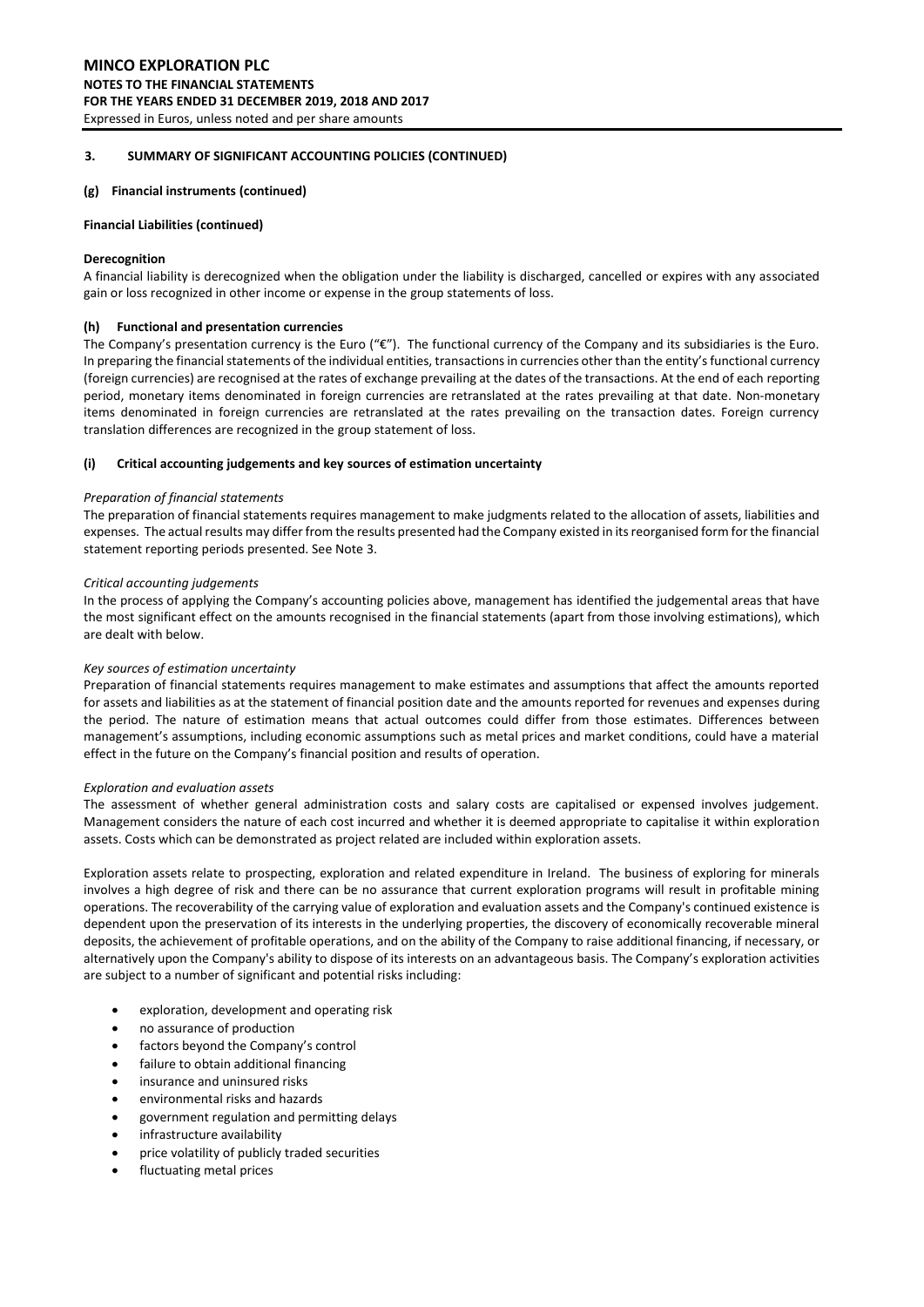# **3. SUMMARY OF SIGNIFICANT ACCOUNTING POLICIES (CONTINUED)**

### **(i) Critical accounting judgements and key sources of estimation uncertainty (continued)**

There has been no determination whether the Company's interests in its exploration and evaluation assets contain mineral resources which are economically recoverable. The recoverability of these exploration and evaluation assets is dependent on the discovery and successful development of economic mineral deposits, including the ability to raise financing to develop future projects. Major expenditures are required to locate and establish mineral deposits, to develop metallurgical processes and to construct mining and processing facilities. Should this prove unsuccessful, the value exploration and evaluation assets included in the statement of financial position would be written off to operations.

In order for the Company to carry out its exploration and evaluation activities, the Company is required to hold various licences and permits. There is no assurance that the Company's existing licences will be renewed or that new licences that have been applied for will be granted. The Group's exploration operations are subject to government legislation, policies and controls relating to prospecting, development, production, environmental protection, mining taxes and labour standards.

#### *Impairment of exploration and evaluation assets*

The assessment of exploration and evaluation assets for any indications of impairment involves judgement. If an indication of impairment exists, a formal estimate of recoverable amount is performed and an impairment loss recognised to the extent that carrying amount exceeds recoverable amount. Recoverable amount is estimated as the higher of fair value less costs to sell and value in use. The assessment requires judgement as to the likely future commerciality of the asset and when such commerciality should be determined; future revenues, capital and operating costs and the discount rate to be applied to such revenues and costs.

#### *Estimation of rehabilitation provisions and asset retirement obligations and the timing of expenditure*

The estimated future costs associated with legal and constructive obligations relating to the reclamation, rehabilitation and closure of exploration assets are updated annually during the life of a project to reflect known developments, (e.g. revisions to cost estimates and to the estimated lives of operations), and are subject to review at regular intervals. Decommissioning, restoration and similar liabilities are estimated based on the Company's interpretation of current regulatory requirements, constructive obligations and are measured at fair value. Fair value is estimated based on the net present value of estimated future cash expenditures for the settlement of decommissioning, restoration or similar liabilities that may occur upon decommissioning of the mine. Such estimates are subject to change based on changes in laws and regulations and negotiations with regulatory authorities.

# *Income, value added, withholding and other taxes*

The Company is subject to income, value added, withholding and other taxes. Significant judgment is required in determining the Company's provisions for taxes. There are many transactions and calculations for which the ultimate tax determination is uncertain during the ordinary course of business. The Company recognizes liabilities for anticipated tax audit issues based on estimates of whether additional taxes will be due. The determination of the Company's income, value added, withholding and other tax liabilities requires interpretation of complex laws and regulations. The Company's interpretation of taxation law as applied to transactions and activities may not coincide with the interpretation of the tax authorities. All tax related filings are subject to government audit and potential reassessment subsequent to the financial statement reporting period. Where the final tax outcome of these matters is different from the amounts that were initially recorded, such differences will impact the tax related accruals and deferred income tax provisions in the period in which such determination is made.

# **(j) Taxation**

Current tax expense is comprised of current and deferred income tax. Current and deferred income taxes are recognized in net loss except to the extent that they relate to a business combination, or to items recognized directly in equity or other comprehensive income.

Deferred tax assets and liabilities are recognized for the future tax consequences attributable to differences between the financial statement carrying amounts of existing assets and liabilities and their respective tax bases. Deferred tax assets and liabilities are measured using enacted or substantively enacted tax rates expected to apply to taxable income in the years in which those temporary differences are expected to be recovered or settled. Deferred income tax assets also result from unused loss carry forwards, resource related pools and other deductions. A deferred tax asset is recognized for unused tax losses, tax credits and deductible temporary differences to the extent that it is probable that future taxable profits will be available against which they can be utilized. Deferred tax assets are reviewed at each reporting date and are reduced to the extent that it is no longer probable that the related tax benefit will be realized.

# **(k) Changes in Accounting Policies**

During the year ended December 31, 2019, the Company adopted a number of new IFRS standards, interpretations, amendments and improvements of existing standards. These included IFRS 3, IFRS 16 and IFRIC 23. These new standards and changes did not have any material impact on the Company's financial statements.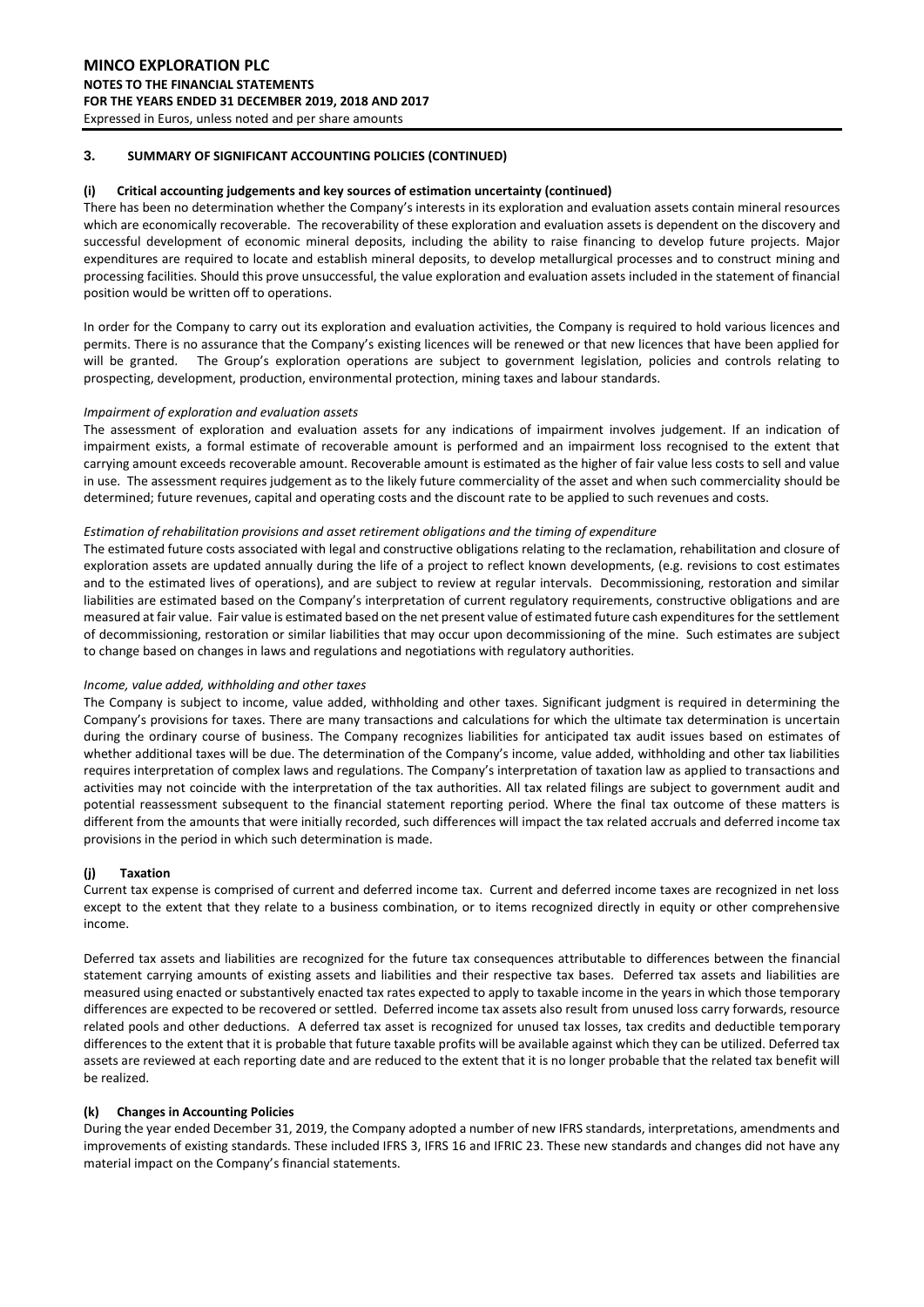# **3. SUMMARY OF SIGNIFICANT ACCOUNTING POLICIES (CONTINUED)**

# **(l) New standards and interpretations not yet adopted**

Certain pronouncements were issued by the IASB or the IFRIC that are mandatory for accounting periods commencing on or after January 1, 2020. Many are not applicable or do not have a significant impact to the Company and have been excluded. The following have not yet been adopted and are being evaluated to determine their impact on the Company.

IAS 1 – Presentation of Financial Statements ("IAS 1") and IAS 8 – Accounting Policies, Changes in Accounting Estimates and Errors ("IAS 8") were amended in October 2018 to refine the definition of materiality and clarify its characteristics. The revised definition focuses on the idea that information is material if omitting, misstating or obscuring it could reasonably be expected to influence decisions that the primary users of general purpose financial statements make on the basis of those financial statements. The amendments are effective for annual reporting periods beginning on or after January 1, 2020.

IFRS 3 – Business Combinations ("IFRS 3") was amended in October 2018 to clarify the definition of a business. This amended definition states that a business must include inputs and a process and clarified that the process must be substantive, and the inputs and process must together significantly contribute to operating outputs. In addition it narrows the definitions of a business by focusing the definition of outputs on goods and services provided to customers and other income from ordinary activities, rather than on providing dividends or other economic benefits directly to investors or lowering costs and added a test that makes it easier to conclude that a company has acquired a consolidation of assets, rather than a business, if the value of the assets acquired is substantially all concentrated in a single asset or consolidation of similar assets. The amendments are effective for annual reporting periods beginning on or after January 1, 2020.

IFRS 10 – Consolidated Financial Statements ("IFRS 10") and IAS 28 – Investments in Associates and Joint Ventures ("IAS 28") were amended in September 2014 to address a conflict between the requirements of IAS 28 and IFRS 10 and clarify that in a transaction involving an associate or joint venture, the extent of gain or loss recognition depends on whether the assets sold or contributed constitute a business. The effective date of these amendments is yet to be determined, however early adoption is permitted.

# **4. GOING CONCERN**

The preparation of financial statements requires an assessment on the validity of the going concern assumption. The validity of the going concern concept is dependent on finance being available for the continuing working capital requirements of the Group and finance for the development of the Group's projects becoming available. Should the going concern basis not be appropriate, adjustments would have to be made to reduce the value of the assets, in particular the exploration and evaluation assets, to their realisable values. Such adjustments could be material.

The Company's continued existence is dependent upon its ability to obtain necessary financing to continue exploration and evaluation of its assets and to complete development and future profitable production or upon proceeds from disposition. If the Company is unable to obtain adequate additional financing, the Company may be required to discontinue operations and exploration activities.

At December 31, 2019, the Company had a working capital deficiency, had not achieved profitable operations, had an accumulated deficit since inception and expects to incur further losses in the development of its business. Prior to 31 December 2019, the Company had been dependent on its parent company, Buchans, to provide financing cash flows. Going forward the Company will have to rely on equity financing to generate additional financial resources to fund its working capital requirements and to fund its planned exploration programs. There are no assurances that the Company will continue to obtain additional financial resources and/or achieve positive cash flows or profitability. Based on the assumptions that such finance will become available, the Directors believe that the going concern basis is appropriate for group financial statements, which assumes that the Company will be able to meet its obligations and continue its operations for its next fiscal year. These circumstances represent material uncertainty and cast significant doubt about the ability of Minco Exploration to continue as a going concern.

The Company's operations could be significantly adversely affected by the effects of the global spread of the contagious coronavirus, causing the recent outbreak of COVID-19. respiratory disease which was declared a pandemic by the World Health Organization on March 11, 2020, The Company cannot accurately predict the impact the COVID-19 pandemic will have on its operations, including uncertainties relating to the ultimate geographic spread of the virus, the severity of the disease, the duration of the outbreak, the impact on schedules and timelines for planned operations or exploration programs and the length of travel and quarantine restrictions imposed by governmental authorities. In addition, this widespread health crisis has adversely affected the economies and financial markets of many countries, resulting in an economic downturn that could further affect the Company's operations and ability to finance its operations.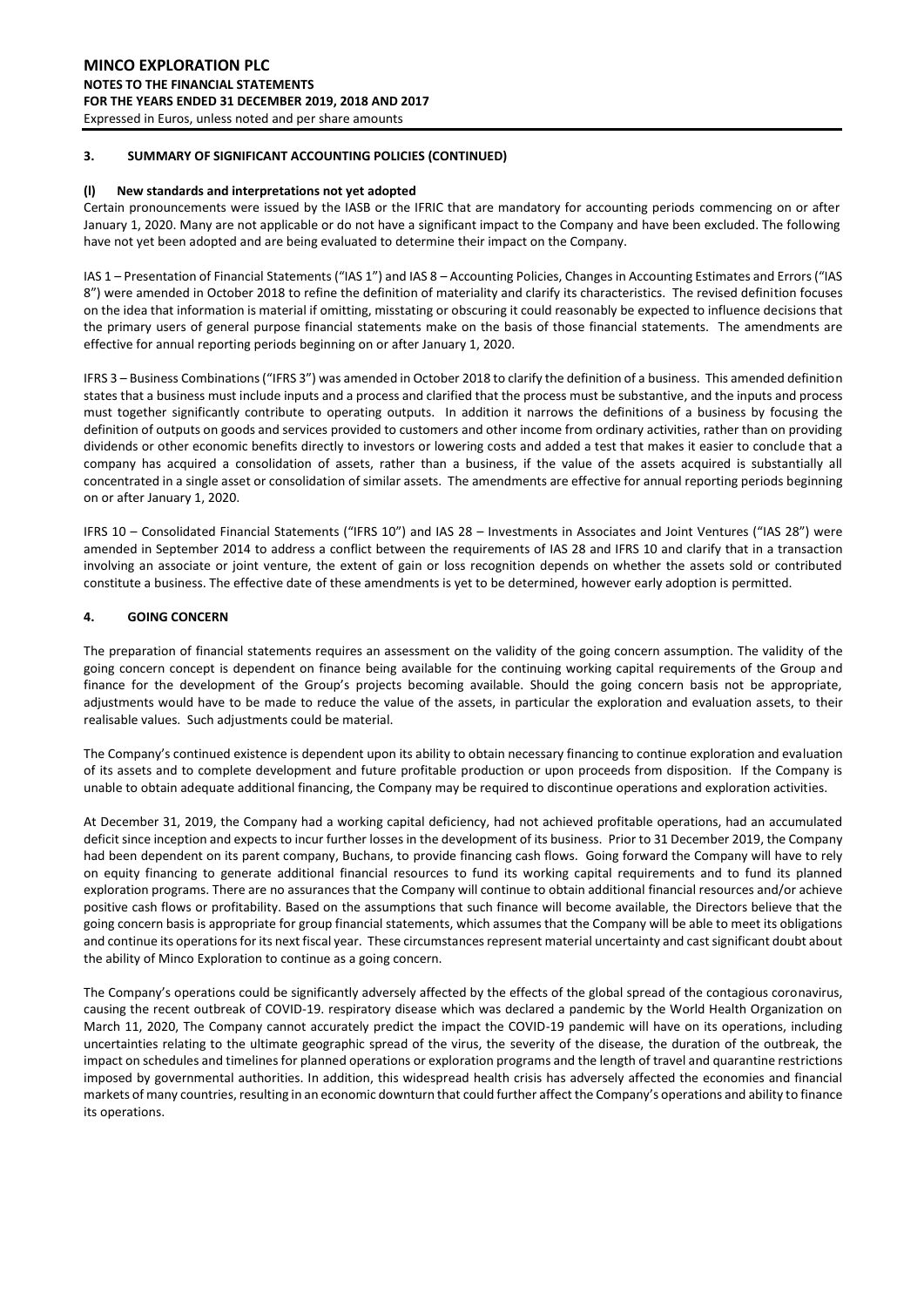# **MINCO EXPLORATION PLC NOTES TO THE FINANCIAL STATEMENTS FOR THE YEARS ENDED 31 DECEMBER 2019, 2018 AND 2017** Expressed in Euros, unless noted and per share amounts

# **5. RELATED PARTY TRANSACTIONS**

#### **Group**

Transactions between the Company and its subsidiaries, which are related parties, have been eliminated on consolidation and are not disclosed for the Group but are disclosed below for the Company.

#### **Remuneration of key management personnel**

No fees were paid by the Company to directors for their services as directors of the Company in the years ended 31 December 2019, 2018 and 2017.

Amounts are advanced from the Company to subsidiary companies to finance exploration and evaluation costs and other operating expenses. These amounts are unsecured, non-interest bearing and repayable on demand.

At 31 December 2019, the Company accrued €74,042 payable to Buchans covering an allocation of administration costs and services and inter-company advances.

#### **6. INCOME TAX EXPENSE**

#### a) Income Taxes

No charge to corporation tax arises in the current financial year or the prior financial year.

### b) Deferred Income Taxes

At the balance sheet date, the Group had unused tax losses of €3,268,310. The deferred tax asset has not been recognised due to the unpredictability of future profits. Losses may be carried forward indefinitely.

The actual charge for the period can be reconciled to the expected credit for the period based on the profit or loss and the standard rate of tax as follows:

|                                                                            | 2019       |
|----------------------------------------------------------------------------|------------|
|                                                                            | €          |
| Loss before taxation                                                       | (117, 205) |
|                                                                            |            |
| Expected tax credit based on the standard rate of corporation tax at 12.5% | (14,650)   |
| Tax effect of unutulised losses carried forward                            | 14,650     |
| Taxation (credit)/charge for the period                                    |            |

# **7. EARNINGS / (LOSS) PER SHARE**

Basic loss per share is computed by dividing the loss after taxation for the period available to ordinary shareholders by the sum of the weighted average number of ordinary shares in issue and ranking for dividend during the period. Diluted loss per share is computed by dividing the loss after taxation for the period by the weighted average number of ordinary shares in issue, adjusted for the effect of all potential dilutive ordinary shares that were outstanding during the period. Basic and diluted losses per share are the same, as the effect of the outstanding share options is anti-dilutive and is therefore excluded. The computation for basic and diluted loss per share is as follows:

|                                                       | 2019                 | 2018                 | 2017          |
|-------------------------------------------------------|----------------------|----------------------|---------------|
|                                                       | €                    | €                    | €             |
| <b>Numerator</b>                                      |                      |                      |               |
| Gain/(loss for the year)                              | (117, 205)           | -                    |               |
| <b>Denominator</b>                                    | <b>No. of Shares</b> | <b>No. of Shares</b> | No. of Shares |
| Weighted average number of shares - basic and diluted | 59,868,716           | -                    |               |
| Basic and diluted (loss) per share                    | (0.002)              | -                    |               |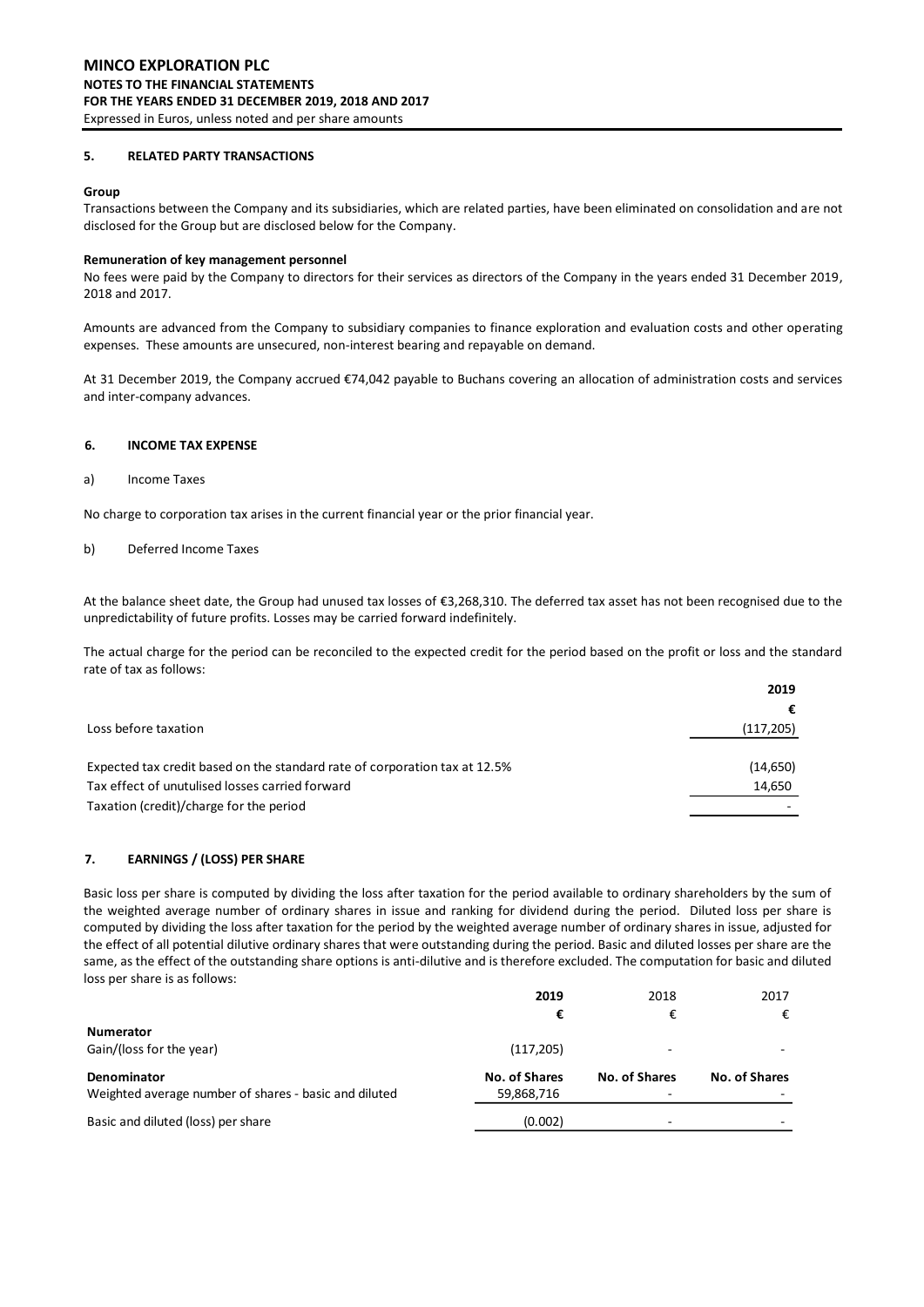# **MINCO EXPLORATION PLC NOTES TO THE FINANCIAL STATEMENTS FOR THE YEARS ENDED 31 DECEMBER 2019, 2018 AND 2017** Expressed in Euros, unless noted and per share amounts

#### **8. AUDITORS' REMUNERATION**

The analysis of auditors' remuneration is as follows:

|                          | 2019  | 2018                     | 2017  |
|--------------------------|-------|--------------------------|-------|
|                          |       | €                        | €     |
| Group                    |       |                          |       |
| Audit fees               | 6,500 | 6,500                    | 4,500 |
| Other non-audit services | 569   | $\overline{\phantom{a}}$ | ۰     |
|                          | 7,069 | 6,500                    | 4,500 |

#### **9. EXPLORATION AND EVALUATION ASSETS**

|             | 31 December<br>2019 |         | Additions 31 December<br>2018 |         | Additions 31 December Impairment<br>2017 |             |         | Additions 31 December<br>2016 |
|-------------|---------------------|---------|-------------------------------|---------|------------------------------------------|-------------|---------|-------------------------------|
|             | €                   | €       | €                             | €       | €                                        | €           |         | €                             |
| Navan       | 354,158             | 5,848   | 348,310                       | 6,717   | 341,593                                  | ٠           | 64,172  | 277,421                       |
| Moate       | 333,531             | 82,001  | 251,530                       | 13,247  | 238,283                                  | ۰           | 68,562  | 169,721                       |
| Kells       | 111,576             | 30,597  | 80.979                        | 80.979  |                                          | -           |         |                               |
| Slieve Dart | 230.939             | 122.704 | 108.235                       | 108.235 |                                          |             |         |                               |
| Pennines    |                     |         |                               |         |                                          | (1,952,100) |         | 1,952,100                     |
| Total       | 1,030,204           | 241,150 | 789.054                       | 209.178 | 579,876                                  | (1,952,100) | 132,734 | 2,399,242                     |

The net investment in exploration and evaluation assets is recorded as Buchans' historic cost less any applicable impairment provision in these assets, as the Company was not a separate legal entity for the entire reporting period presented. In June 2019, in a group reorganization, the Company acquired the shares and receivables in subsidiaries which held these assets from its parent company, Buchans, in consideration for the issue of 59,868,716 ordinary shares at a deemed fair value of €2,625,000. The Directors reviewed the exploration and evaluation assets at 31 December 2019 and are satisfied that the exploration projects have potential for the discovery of economic mineral deposits and no impairment provision has been recognised.

The realisation of the exploration and evaluation assets is dependent on the successful discovery and development of economic mineral deposits, including the ability to raise finance to develop the projects. Should this prove unsuccessful the value included in the statements of financial position for exploration and evaluation assets would be written off. The Directors are aware that by its nature there is an inherent uncertainty as to the value of the exploration and evaluation assets.

Mineral property title may be subject to government licensing requirements, social licensing requirements, and compliance with other regulatory requirements. The Company's properties may also be subject to the negotiation of mining leases, obtaining planning permissions and permits and increases in taxes and/or state royalties.

Exploration and evaluation activities are subject to various laws and regulations governing the protection of the environment. These laws and regulations are continually changing and generally becoming more restrictive. The Company believe its operations are materially in compliance with all applicable laws and regulations. The Company has made, and expects to make in the future, expenditures to comply with such laws and regulations. The Group's activities are also subject to a number of significant potential risks, see pages 12-19 (directors report).

#### **Ireland**

The Company, through its wholly owned subsidiary, holds indirectly a 20% interest in Prospecting Licence 1440R (Navan/Tatestown), which is being explored under a Joint Venture agreement with Boliden Tara Mines DAC (80%), and which hosts part of the small Tatestown–Scallanstown zinc-lead mineral deposit, located adjacent to Boliden's large Tara zinc-lead mine at Navan, County Meath, about 50 km northwest of Dublin.

The Company, through its wholly owned subsidiary Minco Ireland Limited, has entered into a joint venture agreement with Boliden Tara Mines on PL 3373, at Kells near Navan, County Meath, contiguous to the west with PL 1440R. Under the terms of this agreement, the Company can earn a 75% joint venture interest through expenditures of €250,000 in staged programmes, by March 2024. During 2019, the Company incurred expenditures of €30,597 (2018 - €80,979) with respect to the licence and at December 31, 2019 had completed cumulative expenditure of €120,000, and had earned an undivided 25% joint venture interest in the Licence. Boliden has the right of off-take to purchase or toll process all ore that may be produced from the license area.

The Company, through its wholly owned subsidiary Minco Ireland Limited, holds two Prospecting Licenses, 1228 and 1229, in County Westmeath, Ireland. Under the terms of these licences, Minco is required to spend a total of €150,000 in staged programmes, by November 2021.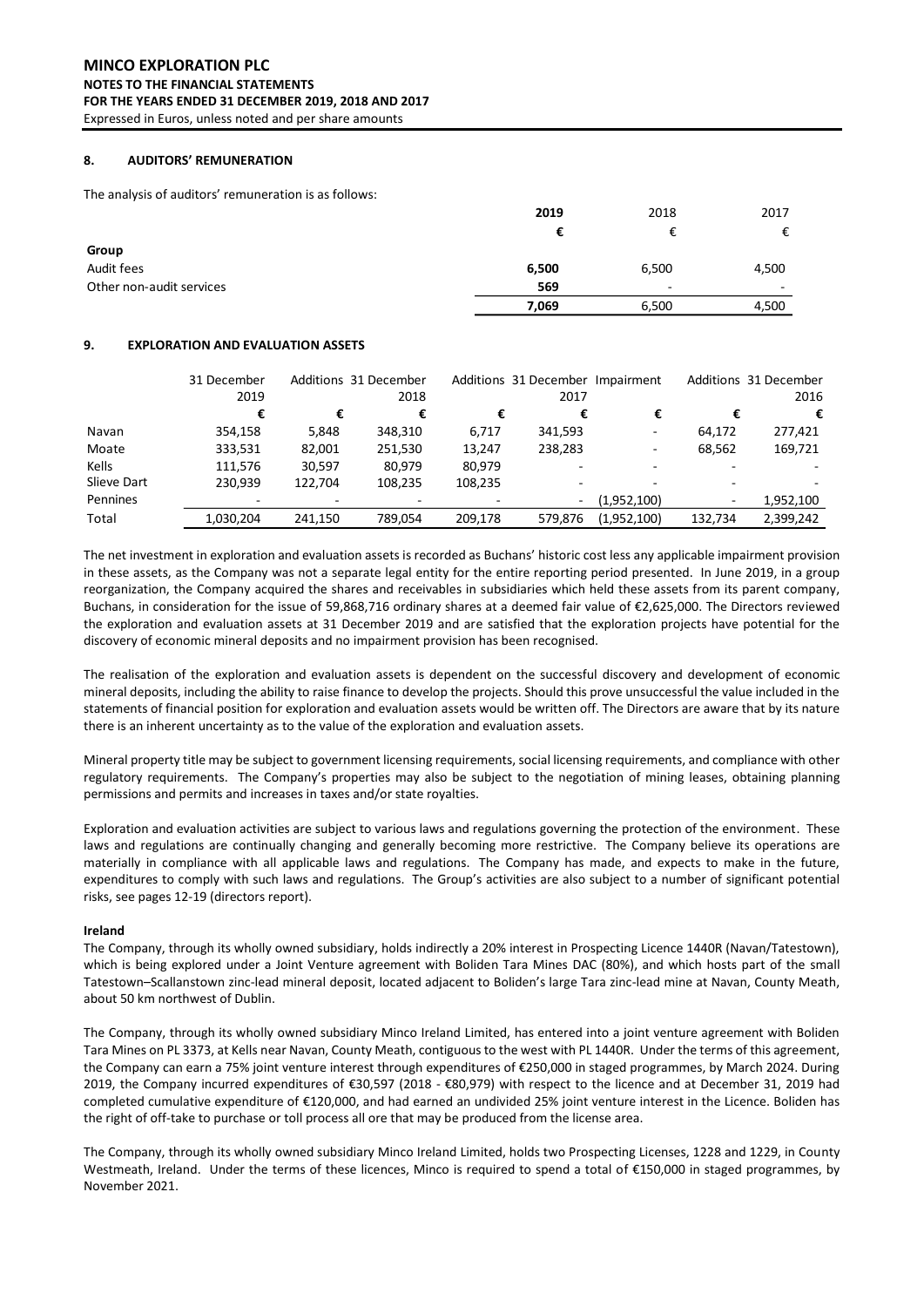# **9. EXPLORATION AND EVALUATION ASSETS (CONTINUED)**

# **Ireland (continued)**

The Company, through its wholly owned subsidiary Minco Ireland Limited, has entered into a joint venture agreement with Boliden Tara Mines on twelve licenses at Slieve Dart in County Galway. Minco can earn a 50% interest through expenditure of €385,000 in staged programmes, by 31 July 2024. During 2019, the Company incurred expenditures of €122,704 (2018 - €108,235) with respect to the licences and earned an undivided 40% joint venture interest in the Licence Area. Boliden has the right of off-take to purchase or toll process all ore that may be produced from the license area.

# **Pennines - UK**

The Company, through its wholly owned subsidiary Minco Mining Limited, previously entered into various agreements, licences and options with certain owners of mineral rights in the North Pennines Orefield located in the counties of Cumbria, Northumberland and Durham in northern England.

Due to delayed renegotiation of the underlying contracts and agreements, and as no drilling had been carried out since 2015, an impairment charge in the amount of €1,952,100 was recorded at 31 December 2017 in accordance with the Company's accounting policies. The Company expects to continue with the objective of continuing to evaluate these properties at an appropriate time, subject to the renegotiation and /or renewal of the contracts and agreements.

# **10. INVESTMENT IN SUBSIDIARIES**

|                        | 2019      | 2018   | 2017   |
|------------------------|-----------|--------|--------|
|                        |           |        |        |
| Company                |           |        |        |
| Investments at cost:   |           |        |        |
| Shares in subsidiaries | 2,196,207 | $\sim$ | $\sim$ |
|                        |           |        |        |

The recovery of the investment in subsidiaries is dependent on the successful realisation of exploration and evaluation assets through the development of economic ore reserves, as outlined in Note 4(d). At the balance sheet date, the Company reviewed the carrying amounts of its subsidiary companies to determine whether there was any indication that those assets have suffered an impairment loss.

The subsidiaries of the Company at 31 December 2019 were as follows:

| <b>Name of Company</b>              | <b>Registered or Head office</b>       |                | <b>Principal Activity</b> |
|-------------------------------------|----------------------------------------|----------------|---------------------------|
|                                     |                                        | <b>Holding</b> |                           |
| Norsub Limited                      | St Peter Port Guernsey GY1 1WH         | 100%           | Holding company           |
| Minco Ireland Limited               | Ardbraccan, Navan, Co. Meath, Ireland  | 100%           | Exploration               |
| <b>Westland Exploration Limited</b> | Ardbraccan, Navan, Co. Meath, Ireland  | 100%           | Exploration               |
| Minco Mining Limited                | 8 Little Trinity Lane, London EC4V 2AN | 100%           | Exploration               |

# **11. TRADE AND OTHER RECEIVABLES**

|                                   | <b>GROUP</b>             |        |        | <b>COMPANY</b>           |      |      |
|-----------------------------------|--------------------------|--------|--------|--------------------------|------|------|
|                                   | 2019                     | 2018   |        | 2019                     | 2018 | 2017 |
|                                   |                          |        |        |                          |      | €    |
| Trade receivables and prepayments | $\overline{\phantom{0}}$ | 1,216  | 4.726  | $\overline{\phantom{0}}$ | ÷    | -    |
| Value added tax receivable        | 44.338                   | 25.664 | 29,621 | 357                      | ÷    | -    |
|                                   | 44,338                   | 26.880 | 34,347 | 357                      | -    | -    |

The carrying value of the receivables approximates to their fair value. In the opinion of the Directors, the amounts above are considered to be fully recoverable.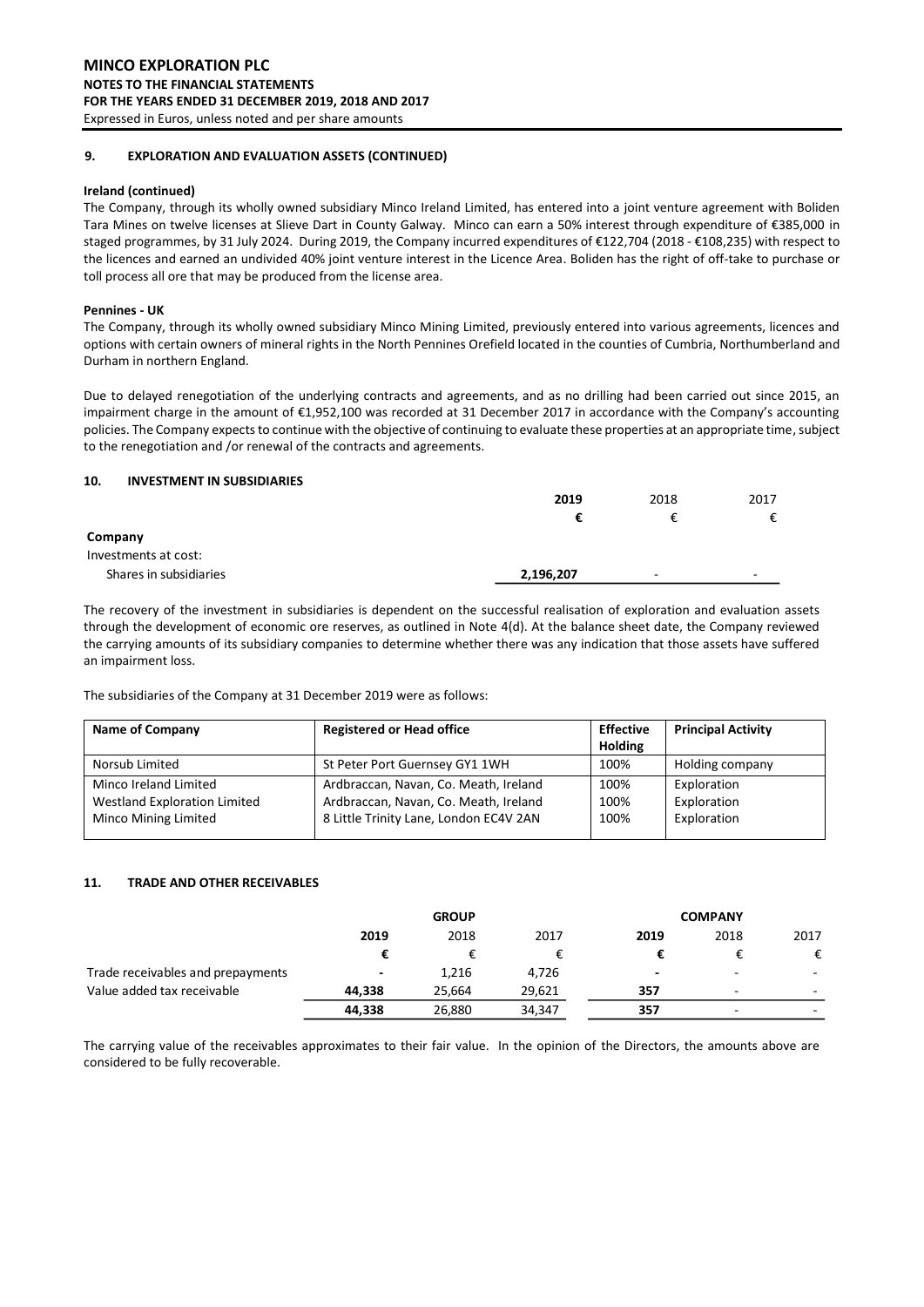# **MINCO EXPLORATION PLC NOTES TO THE FINANCIAL STATEMENTS FOR THE YEARS ENDED 31 DECEMBER 2019, 2018 AND 2017**

Expressed in Euros, unless noted and per share amounts

# **12. CASH AND CASH EQUIVALENTS**

| . .                           | <b>GROUP</b> |        |       | <b>COMPANY</b> |        |                          |
|-------------------------------|--------------|--------|-------|----------------|--------|--------------------------|
|                               | 2019         | 2018   | 2017  | 2019           | 2018   | 2017                     |
|                               |              |        |       |                |        | €                        |
| Cash                          | 17.872       | 15.682 | 8,899 | -              | $\sim$ | $\overline{\phantom{0}}$ |
| Immediately available without |              |        |       |                |        |                          |
| restriction                   | 17,872       | 15,682 | 8,899 | -              | $\sim$ | $\sim$                   |

Cash and cash equivalents comprise cash balances held for the purposes of meeting short-term cash commitments and investments which are readily convertible to a known amount of cash and are subject to an insignificant risk of change in value. Where investments are categorised as cash equivalents, the related balances have a maturity of three months or less from the date of investment. Cash at bank earns interest at floating rates based on daily bank deposit rates. Short-term deposits are made for varying periods of between one day and three months, depending on the cash requirements of the Company, and earn interest at the respective short-term deposit rates at floating rates.

The currency profile of cash and cash equivalents at the end of the period was as follows:

|                   | <b>GROUP</b> |        |       | <b>COMPANY</b>           |                          |      |
|-------------------|--------------|--------|-------|--------------------------|--------------------------|------|
|                   | 2019         | 2018   | 2017  | 2019                     | 2018                     | 2017 |
|                   |              |        |       |                          | c                        | €    |
| Euro              | 8,736        | 11,788 | 1,445 | -                        | -                        | -    |
| Sterling          | 8,513        | 2,041  | 6,846 | $\overline{\phantom{0}}$ | $\overline{\phantom{0}}$ | ۰    |
| <b>US Dollars</b> | 623          | 1,853  | 608   | -                        | -                        |      |
|                   | 17,872       | 15,682 | 8,899 | -                        | -                        | -    |

# **13. TRADE AND OTHER PAYABLES**

|                                         | <b>GROUP</b> |        |                          | <b>COMPANY</b> |      |      |
|-----------------------------------------|--------------|--------|--------------------------|----------------|------|------|
|                                         | 2018<br>2019 |        | 2017                     | 2019           | 2018 | 2017 |
|                                         |              |        |                          |                |      | €    |
| Trade creditors and accruals            | 331.245      | 52.284 | 69.166                   | 32,076         | ٠    |      |
| Amounts due to related parties (Note 5) | 74,042       | ۰      | $\overline{\phantom{a}}$ | 71.219         | -    | ۰    |
|                                         | 405,287      | 52.284 | 69.166                   | 103,295        | -    | -    |

It is the Group's normal practice to agree terms of transactions, including payment terms, with suppliers and provided suppliers perform in accordance with the agreed terms, it is the Group's policy that payment is made as they fall due. The carrying value of the trade creditors and accruals approximates to their fair value. The Group has financial risk management policies in place to ensure that all payables are paid within the credit timeframe. The amounts due to related parties are due on demand, unsecured and non-interest bearing.

# **14. SHARE CAPITAL**

At 31 December 2019, there were 59,868,716 ordinary shares issued and outstanding.

See Note 18.

# **15. PARENT COMPANY, MINCO EXPLORATION LTD, STATEMENT OF COMPREHENSIVE INCOME**

In accordance with section 304(1) of the Companies' Act 2014, the Company is availing of the exemption from presenting its individual Statement of Comprehensive Income to the Annual General Meeting and from filing it with the Registrar of Companies. The loss in the parent Company for the year ended December 31, 2019 amounted to €102,938.

# **16. CAPITAL MANAGEMENT**

The primary objective of the capital management of the Group is to ensure that it maintains an adequate capital ratio in order to support its business and enhance shareholder value. The capital structure of the Group consists of issued share capital and reserves. The Group manages its structure and makes adjustments to it, in light of the changes in economic conditions. No changes were made in the objectives, policies or processes during the period ended 31 December 2019.